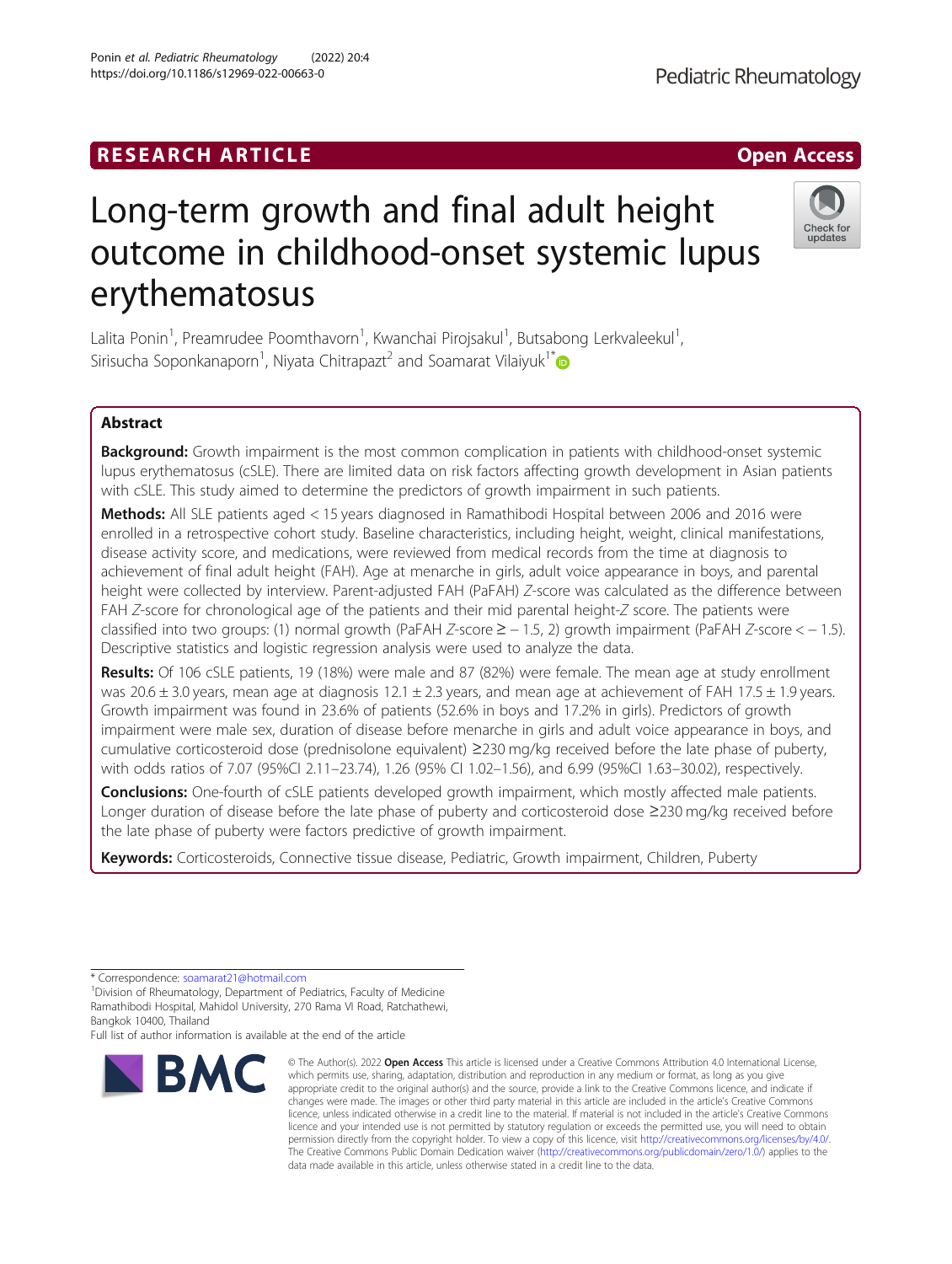#### Background

Childhood-onset systemic lupus erythematosus (cSLE) is a common connective tissue disease involving several organ systems and accounts for 10–20% of all cases of systemic lupus erythematosus (SLE) [\[1](#page-9-0)]. More severe than adult-onset SLE, cSLE leads to a higher mortality rate and needs more intensive treatment. Given that the survival rate in patients with SLE has improved significantly during the past few decades from 42 to 72% to 95% [\[2](#page-9-0)], quality of life is a growing concern among the increasing number of survivors.

One of the most common adverse outcomes of cSLE and its treatment is growth impairment, which is potentially irreversible and can affect patients' quality of life. Factors that contribute to growth impairment in these patients include prolonged duration of the disease, disease severity, age at disease onset, suboptimal nutrition, and use of medications, especially corticosteroids [\[3](#page-9-0)], which constitute the mainstay of SLE therapy. The most well-known adverse effect of corticosteroid use during childhood is growth suppression, which is secondary to their direct effect on the growth plate and the reduction of chondrocyte proliferation. Additionally, corticosteroids may cause growth delay through modification of gonadal function, leading to delayed puberty [[4\]](#page-9-0). The higher the dose and the longer the course of corticosteroid use, the more severe are the expected adverse effects. A previous study in Caucasians with cSLE reported that age at first visit of 13.4 years or younger and cumulative corticosteroid dose of more than 426 mg/kg were risk factors for failure to grow [\[3](#page-9-0)]. A Canadian study showed that the height Z-score of patients receiving moderateto high-dose corticosteroids decreased and did not recover within 18 months of therapy [[5\]](#page-9-0). Other studies demonstrated that female sex, age at diagnosis of 11–13 years, and having pre-existing growth failure at the time of diagnosis were factors associated with growth failure following treatment  $[6, 7]$  $[6, 7]$  $[6, 7]$  $[6, 7]$ . Ethnicity was an additional factor that influenced the achievement of final adult height (FAH) in cSLE patients in a multi-ethnic study [[8\]](#page-9-0). Asian patients usually have more severe disease and thus receive more aggressive treatment [\[9\]](#page-9-0). However, data on growth trajectory in Asians during treatment while growing to FAH and their association with the cumulative dose of corticosteroids, which has been reported to affect growth, remain limited. Against this background, we performed this study to determine the FAH outcome and the predictors that affect growth trajectory and FAH in cSLE patients.

#### Methods

This retrospective cohort study enrolled SLE patients who were diagnosed before the age of 15 years and were regularly treated at the Faculty of Medicine,

Ramathibodi Hospital between 2006 and 2016. All patients met the diagnostic criteria of SLE, according to either the 1997 American College of Rheumatology classifications criteria for SLE [[10](#page-9-0)] or the Systemic Lupus International Collaborating Clinics 2012 classification criteria for SLE  $[11]$  $[11]$ . This study excluded patients who had known vertebral compression fracture and patients who were lost to follow-up or transferred to other hospitals. The study was approved by the Ethics Committee of the Faculty of Medicine, Ramathibodi Hospital, Mahidol University, and written informed consent was obtained from patients prior to their enrollment.

#### Data collection

Demographic data, including age, sex, height, weight, body mass index (BMI), disease duration, clinical manifestations, medications, laboratory data including complete blood count, urine protein-to-creatinine ratio, erythrocyte sedimentation rate, and complement levels, and presence of autoantibodies including anti-nuclear antibody and anti-double-stranded DNA (anti-dsDNA), were collected. Owing to the retrospective nature of this study, assessment of pubertal status during the followup period was lacking. Therefore, age at menarche in girls and age at first appearance of adult voice in boys were collected by interview and used as an indicator of the late phase of puberty  $[12]$  $[12]$ . Mid-parental height (MPH) was determined to estimate genetic height potential. The parent's height was collected by interview or measured in the clinic. MPH is calculated in males by adding 6.5 cm to the mean of parental height ([mother's height + father's height $1/2 + 6.5$  cm) and in females by subtracting 6.5 cm from the mean of parental height ([mother's height + father's height]/2–6.5 cm).

With regard to height outcome, height, weight, and the parameters of disease activity were collected every 6 months for the first 2 years of follow-up. Subsequently, these data were collected annually until FAH was achieved. FAH was defined as having either height velocity of less than 1 cm per year for at least 1 year or bone age of 15 years or greater in girls and 17 years or greater in boys. Assessment of bone age was determined by a specialist in musculoskeletal radiology using the Greulich and Pyle method [\[13](#page-9-0)].

The Modified Systemic Lupus Erythematosus Disease Activity Index 2000 (Modified SLEDAI-2 K) [[14\]](#page-9-0) was used for assessment of disease activity. Using the trapezoidal rule, cumulative Modified SLEDAI-2 K scores over time were determined by summing the scores serially obtained between the date at diagnosis and the date of achieving FAH [[15](#page-9-0)].

Disease duration was defined as the period from the date at diagnosis to the date of achieving FAH. Regarding treatment, data on the medications, including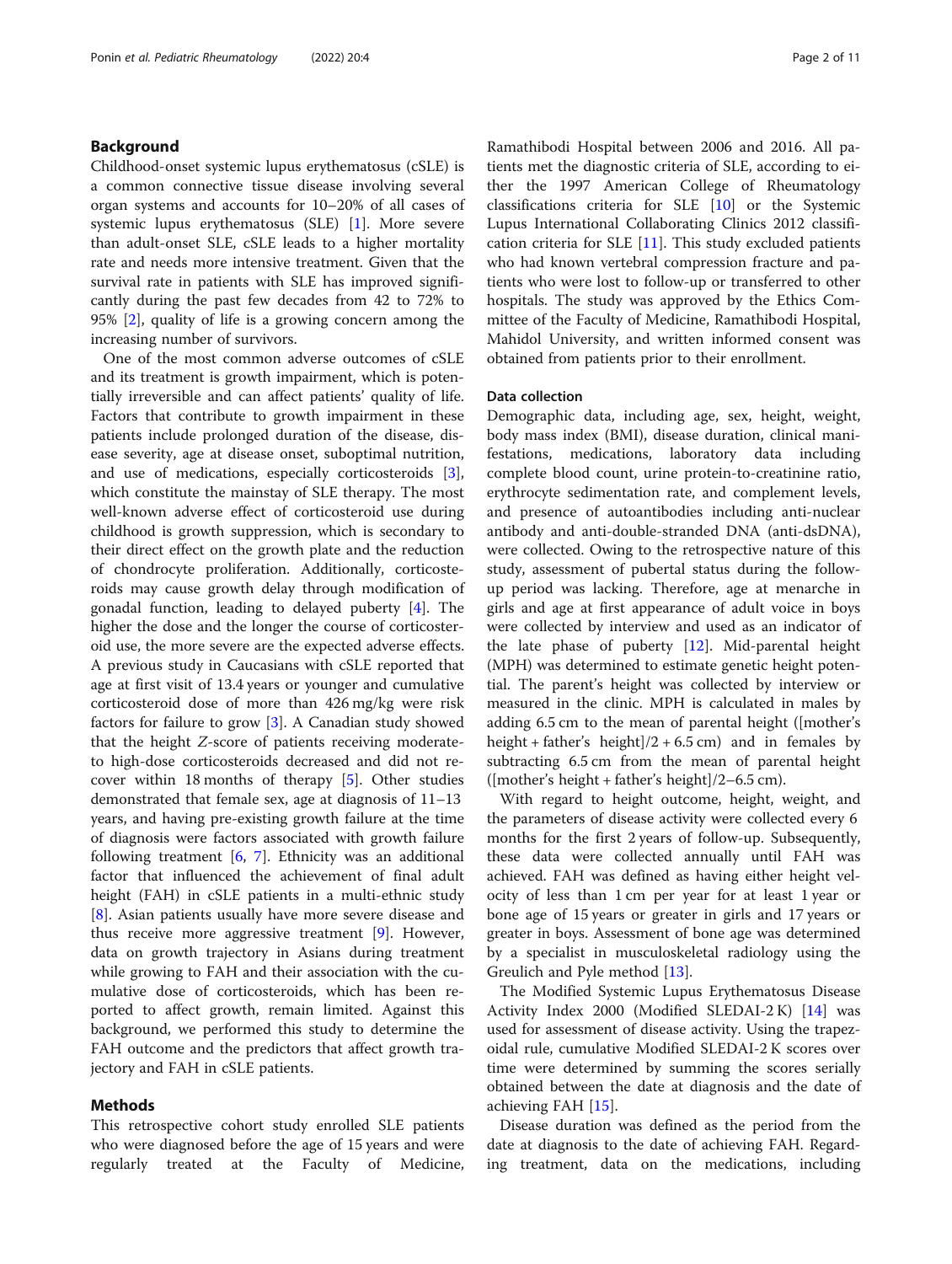hydroxychloroquine, corticosteroids, mycophenolate mofetil, cyclophosphamide, azathioprine, calcium carbonate, and vitamin D, were collected. The cumulative doses of corticosteroids (prednisolone equivalent) and cyclophosphamide were calculated by the sum of the medication doses at each visit.

#### Anthropometric data

Height (cm) and weight (kg) were collected at each clinic visit. Height was measured in the morning by trained nurses using a wall-mounted stadiometer. BMI was calculated as weight (kg) divided by height (m) squared and expressed as Z-score based on World Health Organization growth references [[16\]](#page-9-0). Standardization of height and weight were adjusted according to chronological age (years) and expressed as Z-scores based on the data of the Ministry of Public Health, Thailand [\[17\]](#page-9-0). Parent-adjusted FAH (PaFAH) Z-score was calculated as the difference between FAH Z-score for chronological age of the patients and their MPH-Z score  $[3]$  $[3]$ . The patients were then classified into two groups: (1) normal growth group (PaFAH Zscore of  $-1.5$  or greater) and (2) growth impairment group (PaFAH Z-score of less than  $-1.5$ ) [[18](#page-9-0)].

#### Statistical analysis

Descriptive data were reported for normally distributed variables as mean and standard deviation (SD), for nonnormally distributed variables as median and interquartile range (IQR), and frequency as a percentage. Parameters of cSLE between normal growth and growth impairment groups were compared using independentsample t-test and Mann–Whitney U test for continuous data, and chi-squared test and Fisher's exact test for categorical data. The area under the receiver-operating characteristic curve was calculated to determine the cutoff value of cumulative doses of corticosteroids in predicting growth impairment. Logistic regression analysis was performed to determine the predictors of growth impairment in cSLE patients and presented as odds ratio (OR). Significance was set at  $P < 0.05$ . Statistical analysis was performed using SPSS statistical software version 21 (IBM, Armonk, NY, USA).

#### Results

Out of a total of 140 patients with cSLE who reached FAH, 34 patients were excluded (1 died, 6 had vertebral compression fractures, and 27 were transferred to other hospitals). Therefore, 106 Thai patients with cSLE were enrolled in this study, of whom 39 (37%) had bone age assessment. Nineteen (18%) patients were male and 87  $(82%)$  were female. The age (mean  $\pm$  SD) at study enrollment was  $20.6 \pm 3.0$  years and mean age at diagnosis of cSLE was  $12.1 \pm 2.3$  years. The mean age at achievement of FAH was  $17.5 \pm 1.9$  years and mean disease duration  $5.5 \pm 2.7$  years. Most of the cSLE patients (64.2% of the total 106) had renal involvement (54.4%of whom had lupus nephritis class III, IV, or V), followed by musculoskeletal (51.9%), hematological (44.3%), and neurological (30.2%) involvement. All patients received corticosteroid treatment accompanied by vitamin D and calcium carbonate supplementation. Around 45% additionally received cyclophosphamide, and 55% received azathioprine. Twenty percent of these patients received mycophenolate mofetil and 15% received methotrexate, while a few (4%) received cyclosporine. Baseline disease activity was at a high level according to the average Modified SLEDAI-2 K score.

#### Growth outcomes

There were 25 (23.6%) patients (10 boys and 15 girls) in the growth impairment group. Median (IQR) FAH of all cSLE patients was  $1.6$  (−7.1, 0.9) cm lower than MPH, with a PaFAH Z-score of  $-0.3$  ( $-1.5$ , 0.2). Age (mean  $\pm$ SD) at FAH attainment of patients in the growth impairment group  $(17.7 \pm 1.5 \text{ years})$  and the normal growth group  $(17.5 \pm 1.9 \text{ years})$  were similar. Median  $(IQR)$ PaFAH Z-score of patients in the growth impairment and normal growth groups were  $-2.3$  ( $-2.7$ ,  $-1.9$ ) and 0.0 (− 0.5, 0.4), respectively. The baseline characteristics, clinical manifestations at diagnosis, and medication use between patients in both groups were not significantly different except for a higher male/female ratio, lower height Z-score at diagnosis, and lower weight Z-score at achievement of FAH, in the growth impairment group in comparison with those in the normal growth group (Table [1\)](#page-3-0). Patients in the growth impairment group experienced a longer time from onset of disease to the late phase of puberty in comparison with the normal growth group (median [IQR] disease duration, 2.0 [1.4, 4.0] years vs. 1.0 [0, 3.0] years, respectively;  $P = 0.034$ ).

#### Predictors of growth impairment

In the logistic regression analysis, the risk factors for growth impairment were being male and having a longer time prior to menarche (girls) and adult voice appearance (boys) (Table [2\)](#page-4-0). Poor height at diagnosis and high cumulative corticosteroid doses were not significant predictors of growth impairment in the multivariate analysis. When we analyzed data from time at diagnosis to the late phase of puberty by multivariate analysis, we found that male sex (OR 8.87, 95% CI 2.12–37.17;  $P =$ 0.003) and cumulative dose of corticosteroids (prednisolone equivalent) of 230 mg/kg or greater (OR 6.99, 95% CI 1.63–30.02;  $P = 0.009$ ) were predictors of growth impairment (Table [2\)](#page-4-0).

#### Sex difference

Age at diagnosis between boys  $(12.4 \pm 1.7 \,\text{years})$  and girls  $(12.0 \pm 2.5 \text{ years})$  was not significant  $(P = 0.477)$ , but age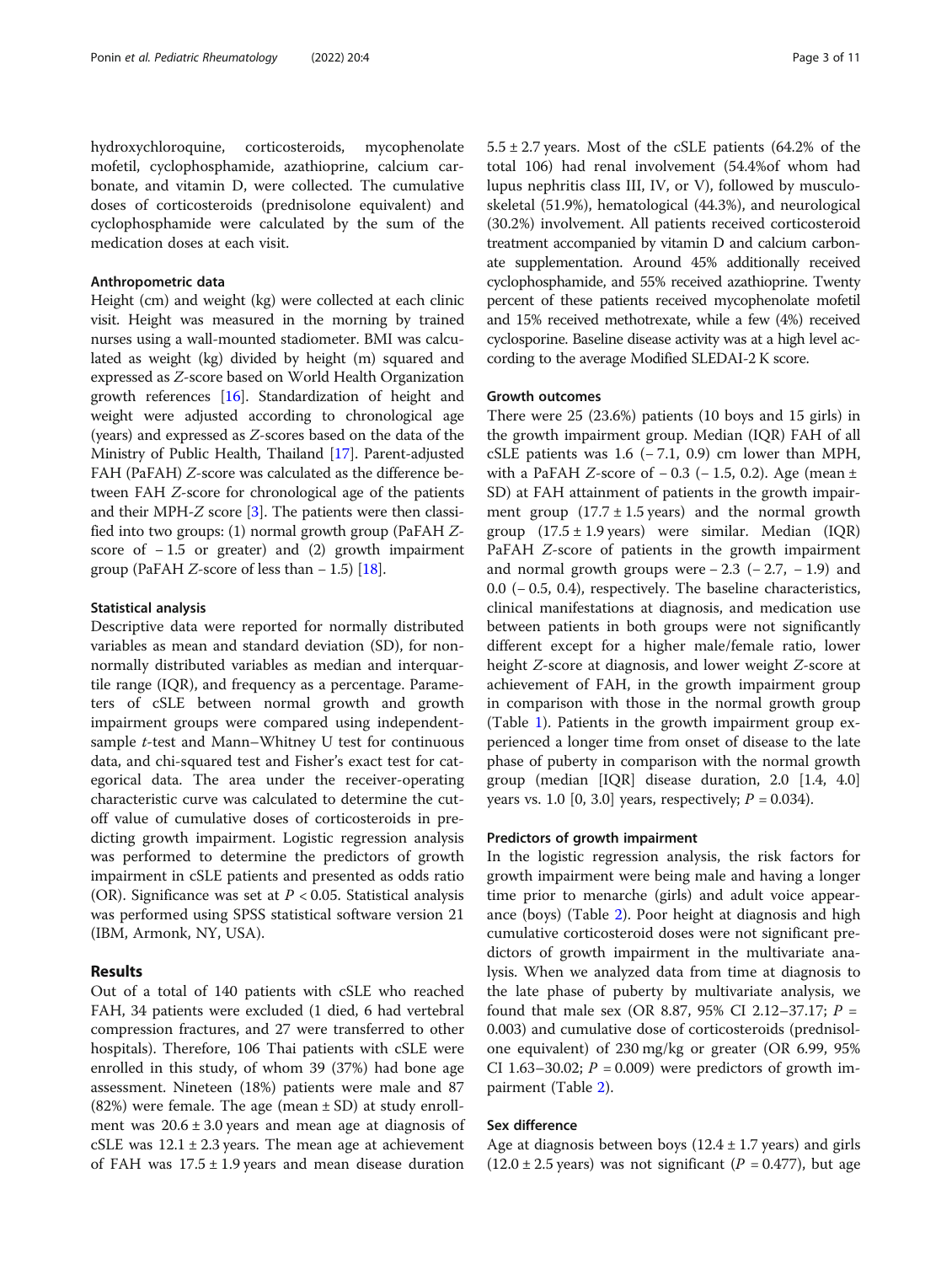#### <span id="page-3-0"></span>**Table 1** Clinical characteristics of cSLE patients with normal growth and growth impairment ( $N = 106$ )

|                                                                                           | All patients           | Normal growth          | Growth impairment            | P value              |
|-------------------------------------------------------------------------------------------|------------------------|------------------------|------------------------------|----------------------|
|                                                                                           | $N = 106$              | $n = 81$               | $n = 25$                     |                      |
| <b>Patient characteristics</b>                                                            |                        |                        |                              |                      |
| Male/Female, n (%)                                                                        | 19/87 (18/82)          | 9/72 (11/89)           | 10/15 (40/60)                | 0.002 <sup>a</sup>   |
| Age at diagnosis (y)                                                                      | $12.1 \pm 2.3$         | $12.2 \pm 2.4$         | $11.4 \pm 2.1$               | 0.122                |
| Age at FAH (y)                                                                            | $17.5 \pm 1.9$         | $17.5 \pm 1.9$         | $17.7 \pm 1.5$               | 0.553                |
| Age at menarche/adult voice appearance (y)                                                | $13.7 \pm 1.6$         | $13.6 \pm 1.4$         | $14.2 \pm 1.9$               | 0.084                |
| Disease duration $(y)^c$                                                                  | $5.5 \pm 2.7$          | $5.2 \pm 2.7$          | $6.3 \pm 2.5$                | 0.063                |
| Disease duration before menarche/adult voice appearance (y) <sup>D</sup>                  | 1.7(0, 3.1)            | $1.0$ (0.0, 3.0)       | 2.0(1.4, 4.0)                | 0.034 <sup>a</sup>   |
| Cumulative Modified SLEDAI-2 K scoresb                                                    | 138.0 (72.0, 260.3)    | 168.0 (73.5, 262.5)    | 120.0 (69.0, 286.5)          | 0.766                |
| Clinical manifestations at diagnosis                                                      |                        |                        |                              |                      |
| Modified SLEDAI-2 K score                                                                 | $16.0 \pm 10.6$        | $15.5 \pm 10.7$        | $17.6 \pm 10.6$              | 0.721                |
| Neurological, n (%)                                                                       | 32 (30.2)              | 24 (29.6)              | 8(32.0)                      | 0.821                |
| All renal involvement, n (%)                                                              | 68 (64.2)              | 51 (63.0)              | 17 (68.0)                    | 0.646                |
| Lupus nephritis class III, IV, V, n (%)                                                   | 37 (34.9)              | 29 (35.8)              | 8(32.0)                      | 0.727                |
| Musculoskeletal, n (%)                                                                    | 55 (51.9)              | 42 (51.9)              | 13 (52.0)                    | 0.990                |
| Hematological, n (%)                                                                      | 47 (44.3)              | 37 (45.7)              | 10(40.0)                     | 0.617                |
| Anthropometric data at diagnosis and at FAH attainment                                    |                        |                        |                              |                      |
| Weight at diagnosis (Z-score) <sup>b</sup>                                                | $-0.1$ ( $-0.8$ , 1.0) | $0.2$ ( $-0.8$ , 1.4)  | $-0.5$ ( $-1.0, 0.6$ )       | 0.125                |
| Weight at FAH (Z-score) <sup>b</sup>                                                      | $1.5$ (-0.7, 3.0)      | $1.3$ (-0.5, 3.6)      | $-0.4$ ( $-1.4$ , 1.8)       | 0.015 <sup>a</sup>   |
| Height at diagnosis (Z-score) <sup>b</sup>                                                | $-0.3$ ( $-1.0$ , 0.7) | $-0.1$ ( $-0.8$ , 0.7) | $-0.6$ ( $-1.8$ , 0.2)       | 0.029 <sup>a</sup>   |
| Final height (Z-score) <sup>b</sup>                                                       | $-0.1$ ( $-1.3$ , 0.4) | $0.04 (-0.8, 0.7)$     | $-1.7$ (-2.7, -0.9)          | < 0.001 <sup>a</sup> |
| BMI at diagnosis, (kg/m <sup>2</sup> ) (Z-score) <sup>b</sup>                             | $-0.4$ ( $-1.3$ , 1.0) | $-0.2$ ( $-1.3$ , 1.0) | $2.0$ (-1.3, 0.9)            | 0.204                |
| BMI at FAH (kg/m <sup>2</sup> ) (Z-score) <sup>b</sup>                                    | $-0.3$ ( $-0.7$ , 1.5) | $0.5$ ( $-0.8$ , 1.6)  | $0.09$ ( $-0.6$ , 1.0)       | 0.634                |
| Parent adjusted FAH (Z-score) <sup>b</sup>                                                | $-0.3$ ( $-1.5$ , 0.2) | $0.0$ (-0.5, 0.4)      | $-2.3$ $(-2.7, -1.9)$        | < 0.001 <sup>a</sup> |
| Difference between FAH and MPH (cm) <sup>b</sup>                                          | $-1.6$ ( $-7.1$ , 0.9) | $0.0$ (-2.7, 2.1)      | $-11.7$ ( $-13.3$ , $-9.5$ ) | < 0.001 <sup>a</sup> |
| Laboratory data at diagnosis                                                              |                        |                        |                              |                      |
| Hematocrit (%)                                                                            | $30.0 \pm 6.9$         | $29.7 \pm 7.2$         | $30.8 \pm 6.0$               | 0.559                |
| White blood cell count ( $\times$ 10 <sup>3</sup> cells/mm <sup>3</sup> ) <sup>b</sup>    | 4.7 (3.3, 6.9)         | $4.7$ $(3.3, 6.5)$     | $4.8$ $(3.4, 8.1)$           | 0.809                |
| Absolute lymphocyte count ( $\times$ 10 <sup>3</sup> cells/mm <sup>3</sup> ) <sup>b</sup> | 1.4(1.0, 2.2)          | 1.3(1.1, 2.1)          | 1.6(0.9, 2.2)                | 0.710                |
| Platelet count $(x10^3 \text{ cells/mm}^3)^b$                                             | 215.0 (114.0, 297.3)   | 212.0 (103.8, 293.0)   | 241.0 (122.5, 305.5)         | 0.554                |
| Erythrocyte sedimentation rate (mm/h) <sup>b</sup>                                        | 56.0 (26.0, 83.3)      | 57.0 (25.0, 85.5)      | 53.0 (27.0, 79.5)            | 0.498                |
| Anti-dsDNA (IU/mL)b,d                                                                     | 234.2 (97.4, 562.5)    | 271.9 (101.6, 577.2)   | 229.3 (70.2, 345.9)          | 0.510                |
| C3 levels (0.9-1.8 g/L) <sup>b</sup>                                                      | $0.6$ $(0.4, 1.0)$     | $0.5$ $(0.3, 1.0)$     | $0.8$ $(0.4, 1.0)$           | 0.291                |
| C4 levels $(0.1 - 0.4$ g/L) <sup>b</sup>                                                  | $0.07$ $(0.05, 0.2)$   | $0.07$ $(0.04, 0.2)$   | $0.12$ (0.06, 0.2)           | 0.092                |
| 25-OH vitamin D levels (ng/mL) <sup>e</sup>                                               | $33.78 \pm 8.34$       | $33.42 \pm 7.14$       | $34.93 \pm 11.44$            | 0.441                |
| <b>Medications</b>                                                                        |                        |                        |                              |                      |
| Prednisolone, n (%)                                                                       | 106 (100%)             | 81 (100%)              | 25 (100%)                    |                      |
| Cumulative corticosteroid dose (mg/kg) <sup>T</sup>                                       | $536.3 \pm 346.1$      | $541.8 \pm 377.9$      | $518.5 \pm 217.9$            | 0.708                |
| Cyclophosphamide, n (%)                                                                   | 48 (45.3)              | 35 (43.2)              | 13 (52.0)                    | 0.440                |
| Cumulative cyclophosphamide $(x10^3 \text{ mg/m}^2)^b$                                    | 5.7(4.2, 7.6)          | 5.6 (4.2, 7.6)         |                              |                      |
|                                                                                           |                        |                        | 5.9 (3.8, 7.8)               | 0.721                |
| Other medications, n (%)                                                                  | 68 (64.2)              | 51 (63.0)              | 17 (68.0)                    | 0.646                |
| -Azathioprine                                                                             | 59 (55.7)              | 46 (56.8)              | 17 (68.0)                    | 0.318                |
| -Mycophenolate mofetil                                                                    | 22 (20.8)              | 19 (23.5)              | 3(12.0)                      | 0.217                |
| -Cyclosporine                                                                             | 4(3.8)                 | 4(4.9)                 | 0(0)                         | 0.571                |
| -Methotrexate                                                                             | 16(15.1)               | 9(11.1)                | 7(28.0)                      | 0.055                |

<sup>a</sup>P < 0.05 was set as significance; <sup>b</sup>Median (IQR); <sup>c</sup>Disease duration: the date at diagnosis to the date of achieving FAH; <sup>d</sup>Total number = 101 (77 in normal growth, 24 in growth impairment); <sup>e–</sup>Total number = 100 (76 in normal growth, 24 in growth impairment); <sup>f</sup>Prednisolone equivalent; FAH: final adult height; BMI: body mass index; parent-adjusted final adult height Z-score: difference between final adult height and mid parental height Z-score; SLEDAI: Systemic Lupus Erythematosus Disease Activity Index; 25-OH vitamin D: 25-hydroxy-vitamin D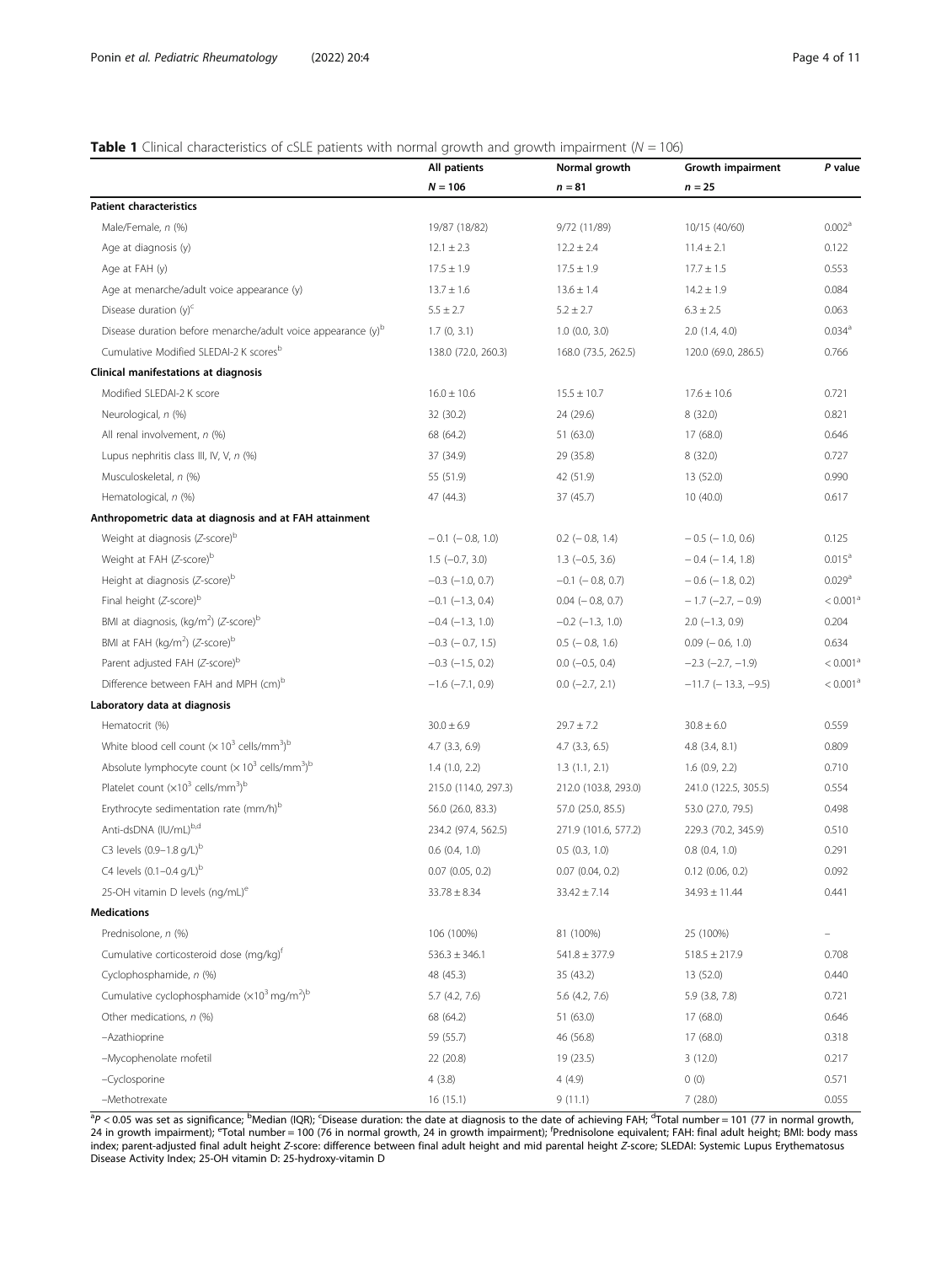<span id="page-4-0"></span>

| <b>Predictive factors</b>                                        | Univariate           |                      |                      | <b>Multivariate</b> |  |
|------------------------------------------------------------------|----------------------|----------------------|----------------------|---------------------|--|
|                                                                  | OR (95% CI)          | P value              | OR (95% CI)          | P value             |  |
| From time at diagnosis to achieving FAH ( $N = 106$ )            |                      |                      |                      |                     |  |
| Male                                                             | 5.33 (1.85-15.37)    | 0.002 <sup>a</sup>   | $7.07(2.11 - 23.74)$ | 0.002 <sup>a</sup>  |  |
| Duration of disease prior to menarche/adult voice appearance (y) | $.27(1.05 - 1.53)$   | $0.016^a$            | $1.26(1.02 - 1.56)$  | 0.033 <sup>a</sup>  |  |
| Cumulative dose of corticosteroids ≥300 mg/kg <sup>b</sup>       | 3.87 (1.07-14.08)    | $0.040^{\circ}$      | $3.91(0.93 - 16.37)$ | 0.058               |  |
| Height impairment at diagnosis <sup>c</sup>                      | 3.00 (1.04-8.59)     | $0.041$ <sup>a</sup> | 3.07 (0.92-10.25)    | 0.068               |  |
| From time at diagnosis to the late phase of puberty ( $N = 76$ ) |                      |                      |                      |                     |  |
| Male                                                             | 5.14 (1.59-16.62)    | 0.006 <sup>a</sup>   | $8.87(2.12 - 37.17)$ | 0.003 <sup>a</sup>  |  |
| Cumulative dose of corticosteroids ≥230 mg/kg <sup>b</sup>       | $4.10(1.22 - 13.75)$ | 0.022 <sup>a</sup>   | $6.99(1.63 - 30.02)$ | 0.009 <sup>a</sup>  |  |

<sup>a</sup>P < 0.05 was set as significance; <sup>b</sup>Prednisolone equivalent; <sup>c</sup>Height impairment: height Z-score less than −1.5; FAH: final adult height

at menarche in girls  $(13.6 \pm 1.6)$  and adult voice appearance in boys  $(14.5 \pm 1.0)$  were both significantly different  $(P = 0.001)$ . Approximately 52.6% of male patients had growth impairment, compared with 17.2% of female patients ( $P = 0.002$ ). Median (IQR) PaFAH Z-score was significantly lower in male patients in comparison with female counterparts  $(-1.7 [-2.3, -0.5]$  vs.  $-0.2 [-1.1,$ 0.4];  $P < 0.001$ ). Mean difference of height Z-score of male patients declined significantly more than that of female patients, especially during the period prior to the late phase of puberty. By contrast, the mean differences of height Z-scores were compatible between both sexes after the late phase of puberty (Fig. [1\)](#page-5-0). This study also demonstrated that median (IQR) PaFAH Z-score was statistically lower in female patients who were diagnosed when younger than 12 years  $(-0.6 [-1.8, 0.1])$  compared with counterparts diagnosed at age 12 years or older (0.1  $[-0.4, 0.5]$   $(P = 0.004)$  (Fig. [2\)](#page-6-0). There was no specific age difference with regard to PaFAH Z-score in male patients. Clinical manifestations, disease duration, disease activity, and use of other medications between both sexes were not statistically different (Table [3](#page-7-0)). Predictors of growth impairment in each sex were then analyzed (Table [4\)](#page-8-0). In male cSLE patients, receiving corticosteroid (prednisolone equivalent) dosing of ≥330 mg/kg was a predictor of growth impairment, while in female counterparts height impairment at diagnosis and age less than 12 years at diagnosis were predictors of growth impairment.

#### **Discussion**

This study focused on the growth trajectory and FAH, as well as predictors of growth impairment, in 106 Thai cSLE patients. The results demonstrated that approximately one-fourth of cSLE patients had growth impairment. Male patients were more likely to be affected, whereas female patients aged < 12 years and with height impairment at diagnosis were at high risk for developing growth impairment. The period from diagnosis to the late phase of puberty was the essential factor that influenced growth impairment. Receiving a cumulative corticosteroid dose of ≥230 mg/kg before the late phase of puberty was found to be an influential factor in growth impairment. Severity of disease, clinical manifestations, and use of other medications did not affect FAH or growth outcome.

The reported severity of growth impairment has differed among studies because of the varying definitions of growth impairment, age at diagnosis, and ethnicity of the study population  $[3, 6-8, 19-21]$  $[3, 6-8, 19-21]$  $[3, 6-8, 19-21]$  $[3, 6-8, 19-21]$  $[3, 6-8, 19-21]$  $[3, 6-8, 19-21]$  $[3, 6-8, 19-21]$  $[3, 6-8, 19-21]$  $[3, 6-8, 19-21]$  $[3, 6-8, 19-21]$ . In the longitudinal study conducted by the Paediatric Rheumatology International Trials Organization (PRINTO) [[22\]](#page-9-0) involving 331 juvenile SLE patients followed for 26 months, the percentages of growth impairment were 24.5 and 14.7% in boys and girls, respectively [\[3](#page-9-0)], lower than those found in the present study. The reasons for different outcomes between the PRINTO study and ours might be related to the different ethnicity of the study population: the PRINTO study was mostly performed in Caucasians, whereas our study population was Asian. Although there is no clear evidence that ethnicity affects growth impairment in cSLE patients, a previous multiethnic group study demonstrated that Asians were more likely to have growth impairment than other ethnic groups [[8\]](#page-9-0). Other than ethnicity, the age at diagnosis was also an important factor. For instance, patients in a study from Oman [\[7\]](#page-9-0) had a younger age at diagnosis (mean  $6.4 \pm 3.1$  years) compared with our study (12.1  $\pm$ 2.3 years), resulting in a higher percentage of growth failure (32.0%) than reported herein (23.6%). Because normal children have pubertal growth spurt before menarche if female or first adult voice appearance if male, patients who received corticosteroids during this particular period will theoretically develop a greater degree of growth impairment than those who take corticosteroids after the late phase of puberty. Sontichai et al. [[8\]](#page-9-0) showed that the mean FAH in cSLE patients diagnosed after menarche was greater than in counterparts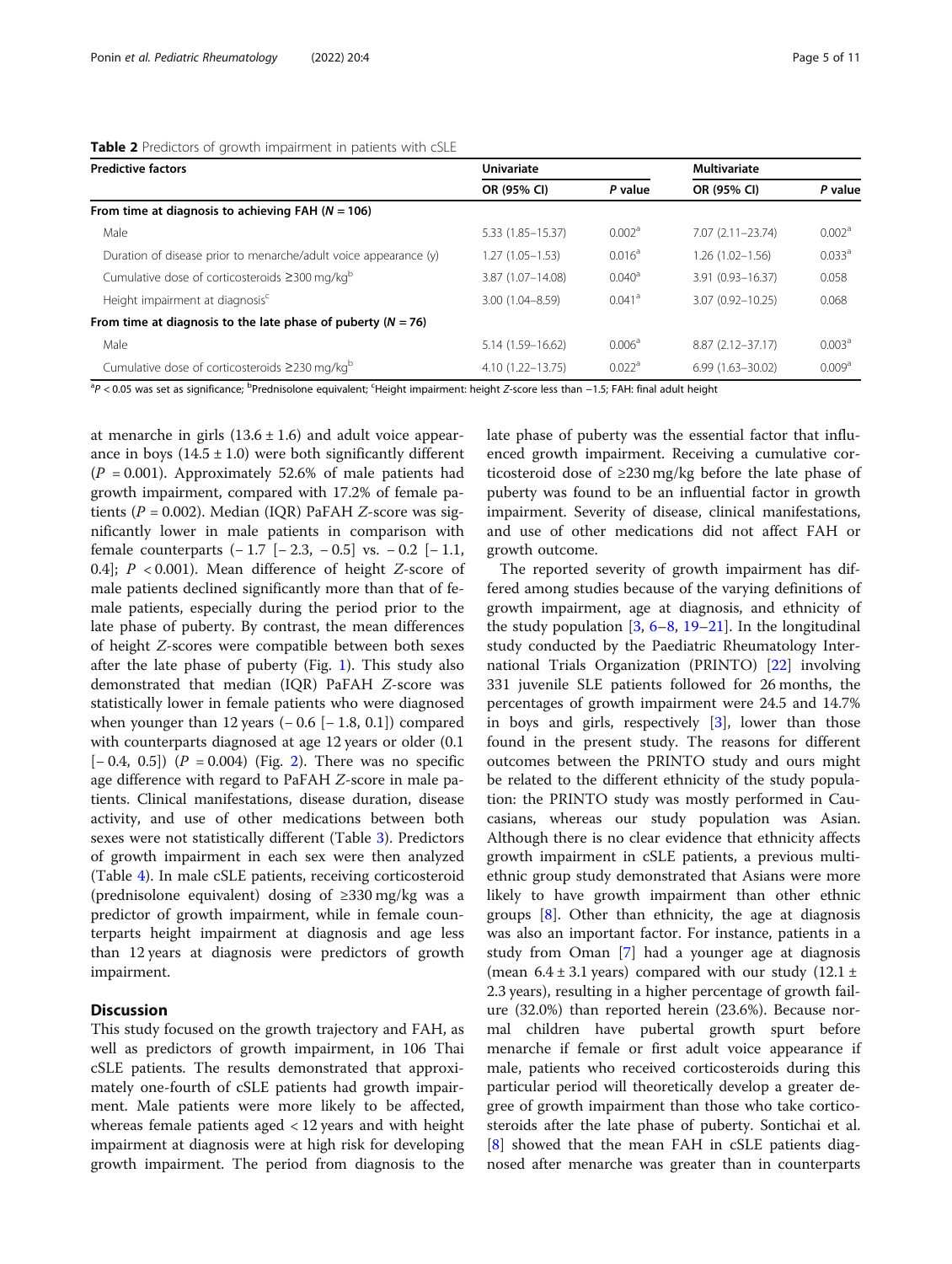<span id="page-5-0"></span>

Fig. 1 Growth trajectory pattern between male and female SLE patients. A) Duration between the time of the diagnosis and time of menarche in girls or adult voice appearance in boys. B) Duration between the time of puberty and achievement of final adult height. Data represent the mean and standard error and were analyzed by mixed-effect regression analysis.  $*P < 0.05$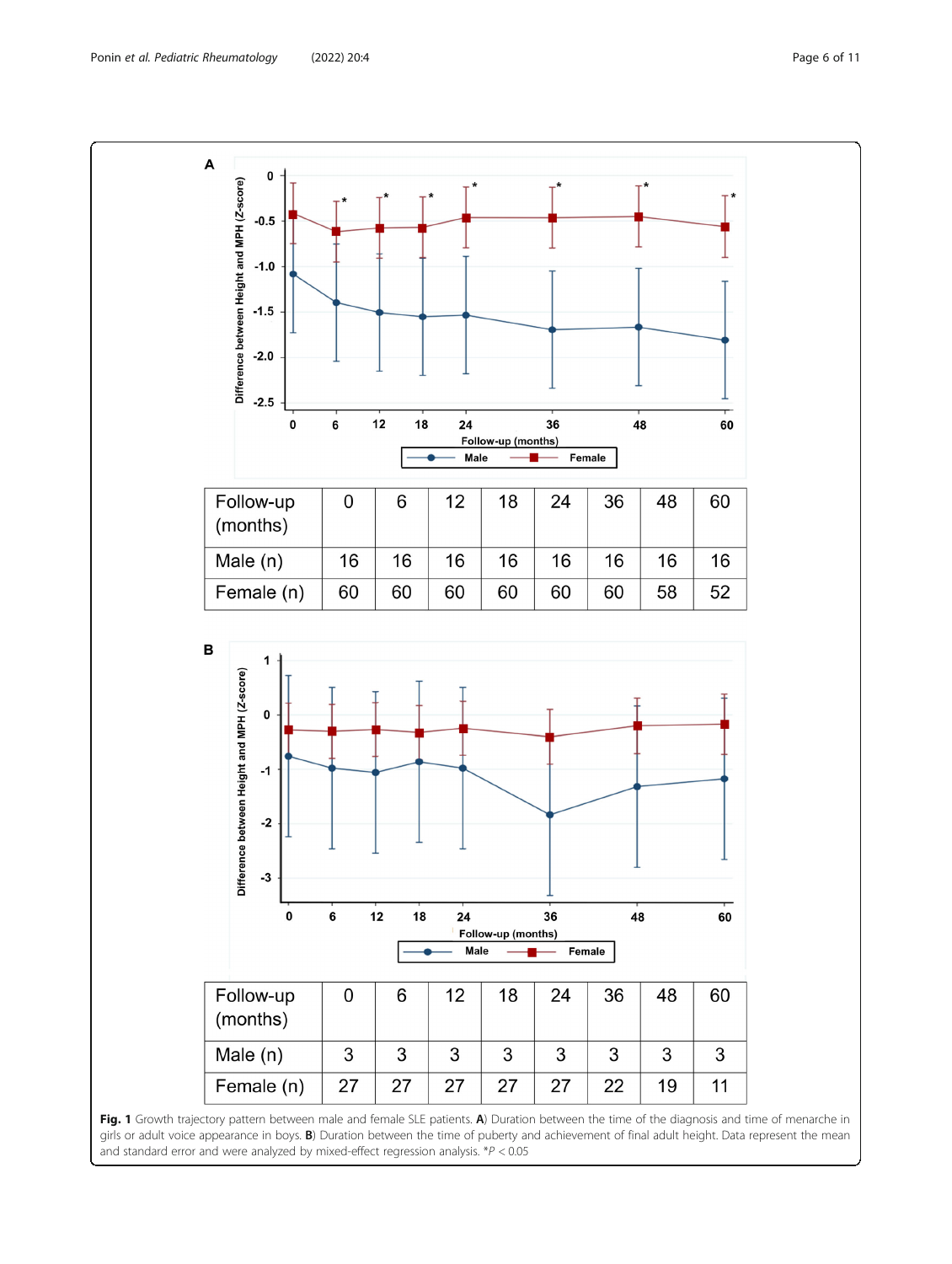<span id="page-6-0"></span>

diagnosed before menarche. Our current results also support this finding that the median duration before menarche in girls and adult voice appearance in boys was significantly longer in patients with growth impairment than in those with normal growth, while this factor was also a predictor of growth impairment. Although a previous study showed that percentages of patients with growth failure increased with longer disease duration [[19\]](#page-9-0), our study found that the period before the late phase of puberty was more important than the total disease duration.

Regarding sexes, growth impairment differed between boys and girls. This study demonstrated that the age at diagnosis in both sexes was comparable, but the age at menarche in girls and adult voice appearance in boys were different because boys enter puberty around one year later than girls [[23\]](#page-9-0). Our study showed that the median disease duration before adult voice appearance in boys was longer than the median disease duration before menarche in girls. Prolonged duration of corticosteroid exposure during this period might be one reason that leads to the higher percentage of male patients with growth impairment. Furthermore, normal boys usually have pubertal height velocity at around age 12.5–13.5 years, 1–2 years later than girls [[24,](#page-9-0) [25](#page-10-0)]. However, there is a difference in timing of peak height velocity among ethnic groups, and the alteration of growth pattern might have changed over time [\[25,](#page-10-0) [26](#page-10-0)]. Given that around 80% of male cSLE patients in this study were

diagnosed before or during the peak growth spurt (mean age at diagnosis  $12.4 \pm 1.7$ ), this can explain why male patients were more affected than females and why male sex was a strongly significant predictor of growth impairment. In addition, it is not surprising that girls aged < 12 years carried a higher risk of height impairment in the present study. Because their age at menarche was approximately 13.6 years, pubertal growth spurt should have been present during age 11–13 years. Our findings regarding the difference in growth impairment between male and female cSLE patients were in line with the PRINTO study [[3\]](#page-9-0) but in contrast to that by Heshin-Bekenstein et al. [[6\]](#page-9-0), which did not find a difference in growth between sexes. This might be because the age at diagnosis of cSLE patients in that study  $[6]$  $[6]$  $[6]$  (14.0 ± 3.0) years) was older than that reported in the PRINTO study [\[3](#page-9-0)] and ours; therefore, their patients might already have reached FAH or were near FAH.

Currently there are limited data on the cumulative dose of corticosteroids that affects growth in cSLE patients. The PRINTO study [[3\]](#page-9-0) reported that a cumulative dose of 426 mg/kg of corticosteroid (prednisolone equivalent) was a predictor of growth failure with OR 3.6. The present study showed that the cumulative dose of corticosteroids for the entire disease course in both normal height and height impairment groups was not statistically different. Instead, a cumulative dose of corticosteroid of ≥230 mg/kg receiving before the late phase of puberty was a predictor of growth impairment with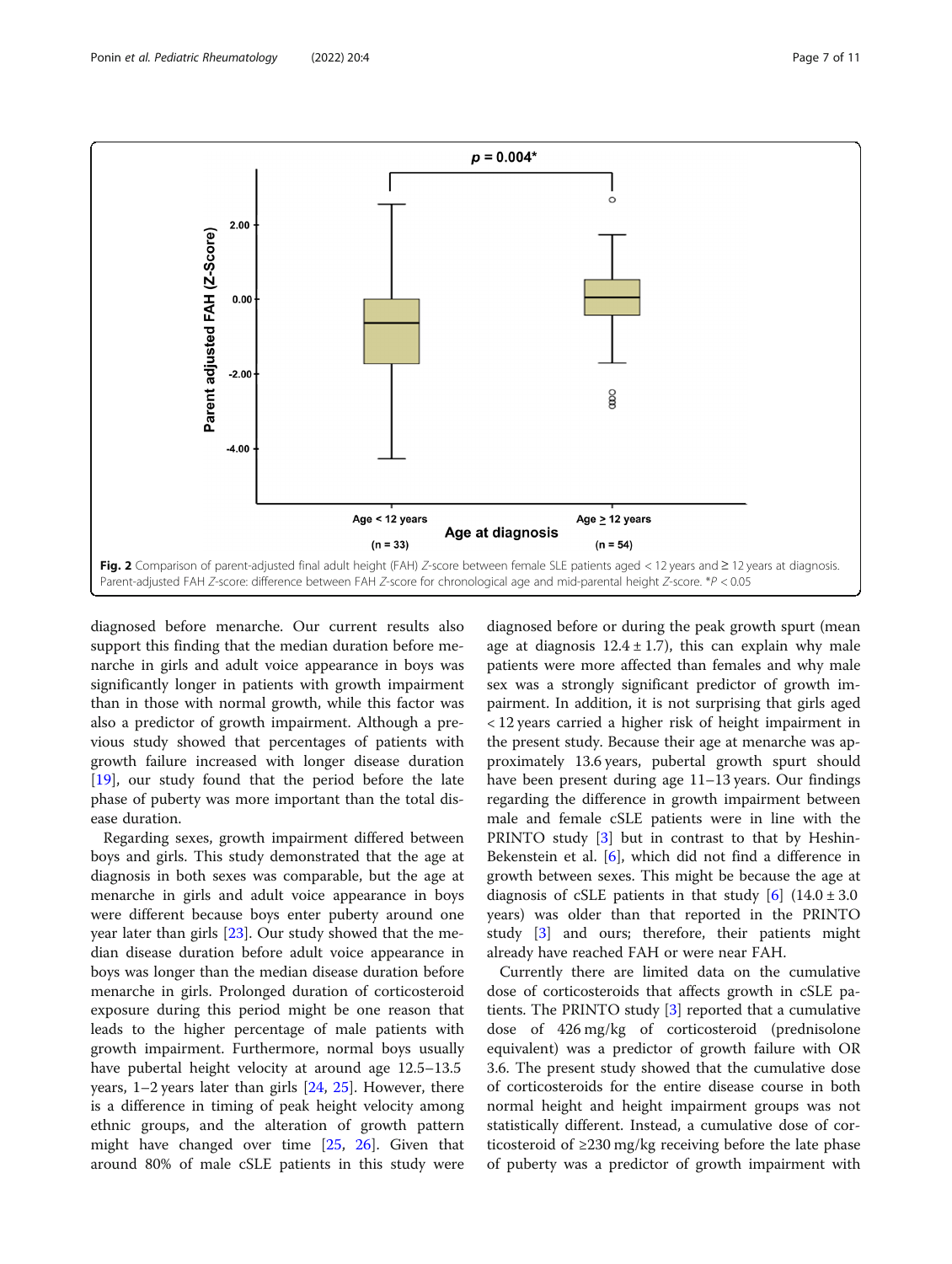#### <span id="page-7-0"></span>**Table 3** Patient characteristics in male and female SLE patients ( $N = 106$ )

| $n = 87$<br>$n = 19$<br><b>Patient characteristics</b><br>Age at diagnosis (y)<br>$12.4 \pm 1.7$<br>$12.0 \pm 2.5$<br>0.477<br>Age at FAH (y)<br>$17.9 \pm 1.7$<br>$17.4 \pm 1.9$<br>0.308<br>0.001 <sup>a</sup><br>Age at menarche/adult voice appearance (y)<br>$14.5 \pm 1.0$<br>$13.6 \pm 1.6$<br>Disease duration $(y)^c$<br>0.701<br>$5.7 \pm 1.9$<br>$5.4 \pm 2.7$<br>Disease duration before menarche/adult voice appearance (y) <sup>b</sup><br>0.314<br>$2.0$ (1.0, 3.5)<br>$1.4$ (0.0, 3.1)<br>Diagnosis before menarche, n (%)<br>60 (69.0)<br>Diagnosis before adult voice appearance, n (%)<br>16 (84.2)<br>0.181<br>Cumulative Modified SLEDAI-2 K scoresb<br>117.0 (66.0, 177.0)<br>165.0 (75.0, 267.0)<br>0.526<br>Anthropometric data at diagnosis and at FAH attainment<br>Weight at diagnosis (Z-score) <sup>b</sup><br>$0.4 (-0.5, 1.6)$<br>$-0.2$ $(-0.9, 1.0)$<br>0.257<br>Final weight (Z-score) <sup>b</sup><br>$0.7$ ( $-0.7$ , 3.0)<br>0.821<br>$0.3$ (-1.4, 4.8)<br>Height at the diagnosis ( $Z$ -score) <sup>b</sup><br>$0.0$ ( $-0.9$ , $0.9$ )<br>$-0.3$ ( $-1.0$ , 0.7)<br>0.454<br>Final height (Z-score) <sup>b</sup><br>$-0.3$ $(-1.3, 0.3)$<br>$-0.02$ ( $-1.3$ , 0.4)<br>0.662<br>BMI at diagnosis (kg/m <sup>2</sup> ) (Z-score) <sup>b</sup><br>$-0.2$ ( $-1.2$ , 1.6)<br>$-0.4$ ( $-1.5$ , 1.0)<br>0.327<br>Final BMI (kg/m <sup>2</sup> ) (Z-score) <sup>b</sup><br>$0.1$ $(-1.1, 2.0)$<br>$0.4 (-0.6, 1.5)$<br>0.618<br>Parent-adjusted FAH (Z-score) <sup>b</sup><br>$-1.7$ ( $-2.3$ , $-0.5$ )<br>$-0.2$ ( $-1.1$ , 0.4)<br>Difference between FAH and MPH (cm) <sup>b</sup><br>$-9.1$ $(-12.2, -2.5)$<br>$-0.8$ $(-5.0, 1.9)$<br>Clinical manifestations at diagnosis<br>Modified SLEDAI-2 K score<br>$19.2 \pm 10.2$<br>$15.4 \pm 10.7$<br>0.156<br>Neurological, n (%)<br>8(42.1)<br>24 (27.6)<br>0.212<br>All renal involvement, n (%)<br>14 (73.7)<br>54 (62.1)<br>0.467<br>Lupus nephritis class III, IV, V, n (%)<br>8(42.1)<br>29 (33.3)<br>0.277<br>Musculoskeletal, n (%)<br>8(42.1)<br>47 (54)<br>0.346<br>Hematological, n (%)<br>10(52.6)<br>37 (42.5)<br>0.422<br>Vasculitis, n (%)<br>3(15.8)<br>15 (17.2)<br>1.000<br>Serositis, n (%)<br>7(36.8)<br>20(23)<br>0.248<br>Laboratory data at diagnosis<br>Hematocrit (%)<br>$31.3 \pm 6.6$<br>$29.6 \pm 7.0$<br>0.307<br>White blood cell count $(x10^3 \text{ cells/mm}^3)^b$<br>0.656<br>$6.0$ $(3.1, 7.9)$<br>$4.7$ $(3.4, 6.6)$<br>Absolute lymphocyte count ( $\times$ 10 <sup>3</sup> cells/mm <sup>3</sup> ) <sup>b</sup><br>$1.1$ (0.7, 2.6)<br>1.5(1.1, 2.1)<br>0.376<br>Platelet count $(x10^3 \text{ cells/mm}^3)^b$<br>$2.2$ (1.3, 2.8)<br>2.3(1.1, 3.0)<br>0.934<br>Erythrocyte sedimentation rate (mm/h) <sup>b</sup><br>44.0 (28.0, 57.0)<br>60.0 (23.0, 89.0)<br>0.227<br>Anti-dsDNA (IU/mL)b,d<br>240.7 (138.9, 609.5)<br>234.2 (90.6, 566.2)<br>0.709<br>C3 levels (0.9-1.8 g/L) <sup>b</sup><br>$0.4$ $(0.2, 1.0)$<br>$0.7$ $(0.4, 1.0)$<br>0.036<br>C4 levels $(0.1 - 0.4$ g/L) <sup>b</sup><br>0.463<br>$0.07$ $(0.03, 1.27)$<br>$0.08$ (0.05, 1.52)<br>25-OH Vitamin D levels (ng/mL) <sup>e</sup><br>$35.06 \pm 11.41$<br>$33.52 \pm 7.62$<br>0.489<br><b>Medications</b><br>Prednisolone, n (%)<br>19 (100)<br>87 (100)<br>Cumulative corticosteroid dose (mg/kg) <sup>t</sup><br>$445.8 \pm 219.3$<br>$553.4 \pm 367.3$<br>0.091<br>Cyclophosphamide, n (%)<br>9(47.4)<br>39 (44.8)<br>0.873<br>Cumulative cyclophosphamide $(x10^3 \,\text{mg/m}^2)^b$<br>$6.3$ (4.7, 6.5)<br>0.735<br>$5.6$ (4.1, 7.8)<br>Other medications, n (%)<br>14(73.7)<br>54 (62.1)<br>0.339 | Male | Female | P value              |
|------------------------------------------------------------------------------------------------------------------------------------------------------------------------------------------------------------------------------------------------------------------------------------------------------------------------------------------------------------------------------------------------------------------------------------------------------------------------------------------------------------------------------------------------------------------------------------------------------------------------------------------------------------------------------------------------------------------------------------------------------------------------------------------------------------------------------------------------------------------------------------------------------------------------------------------------------------------------------------------------------------------------------------------------------------------------------------------------------------------------------------------------------------------------------------------------------------------------------------------------------------------------------------------------------------------------------------------------------------------------------------------------------------------------------------------------------------------------------------------------------------------------------------------------------------------------------------------------------------------------------------------------------------------------------------------------------------------------------------------------------------------------------------------------------------------------------------------------------------------------------------------------------------------------------------------------------------------------------------------------------------------------------------------------------------------------------------------------------------------------------------------------------------------------------------------------------------------------------------------------------------------------------------------------------------------------------------------------------------------------------------------------------------------------------------------------------------------------------------------------------------------------------------------------------------------------------------------------------------------------------------------------------------------------------------------------------------------------------------------------------------------------------------------------------------------------------------------------------------------------------------------------------------------------------------------------------------------------------------------------------------------------------------------------------------------------------------------------------------------------------------------------------------------------------------------------------------------------------------------------------------------------------------------------------------------------------------------------------------------------------------------------------------------------------------------------------------------------------------------------------------------------------------------------------------------------------------------------------------|------|--------|----------------------|
|                                                                                                                                                                                                                                                                                                                                                                                                                                                                                                                                                                                                                                                                                                                                                                                                                                                                                                                                                                                                                                                                                                                                                                                                                                                                                                                                                                                                                                                                                                                                                                                                                                                                                                                                                                                                                                                                                                                                                                                                                                                                                                                                                                                                                                                                                                                                                                                                                                                                                                                                                                                                                                                                                                                                                                                                                                                                                                                                                                                                                                                                                                                                                                                                                                                                                                                                                                                                                                                                                                                                                                                                            |      |        |                      |
|                                                                                                                                                                                                                                                                                                                                                                                                                                                                                                                                                                                                                                                                                                                                                                                                                                                                                                                                                                                                                                                                                                                                                                                                                                                                                                                                                                                                                                                                                                                                                                                                                                                                                                                                                                                                                                                                                                                                                                                                                                                                                                                                                                                                                                                                                                                                                                                                                                                                                                                                                                                                                                                                                                                                                                                                                                                                                                                                                                                                                                                                                                                                                                                                                                                                                                                                                                                                                                                                                                                                                                                                            |      |        |                      |
|                                                                                                                                                                                                                                                                                                                                                                                                                                                                                                                                                                                                                                                                                                                                                                                                                                                                                                                                                                                                                                                                                                                                                                                                                                                                                                                                                                                                                                                                                                                                                                                                                                                                                                                                                                                                                                                                                                                                                                                                                                                                                                                                                                                                                                                                                                                                                                                                                                                                                                                                                                                                                                                                                                                                                                                                                                                                                                                                                                                                                                                                                                                                                                                                                                                                                                                                                                                                                                                                                                                                                                                                            |      |        |                      |
|                                                                                                                                                                                                                                                                                                                                                                                                                                                                                                                                                                                                                                                                                                                                                                                                                                                                                                                                                                                                                                                                                                                                                                                                                                                                                                                                                                                                                                                                                                                                                                                                                                                                                                                                                                                                                                                                                                                                                                                                                                                                                                                                                                                                                                                                                                                                                                                                                                                                                                                                                                                                                                                                                                                                                                                                                                                                                                                                                                                                                                                                                                                                                                                                                                                                                                                                                                                                                                                                                                                                                                                                            |      |        |                      |
|                                                                                                                                                                                                                                                                                                                                                                                                                                                                                                                                                                                                                                                                                                                                                                                                                                                                                                                                                                                                                                                                                                                                                                                                                                                                                                                                                                                                                                                                                                                                                                                                                                                                                                                                                                                                                                                                                                                                                                                                                                                                                                                                                                                                                                                                                                                                                                                                                                                                                                                                                                                                                                                                                                                                                                                                                                                                                                                                                                                                                                                                                                                                                                                                                                                                                                                                                                                                                                                                                                                                                                                                            |      |        |                      |
|                                                                                                                                                                                                                                                                                                                                                                                                                                                                                                                                                                                                                                                                                                                                                                                                                                                                                                                                                                                                                                                                                                                                                                                                                                                                                                                                                                                                                                                                                                                                                                                                                                                                                                                                                                                                                                                                                                                                                                                                                                                                                                                                                                                                                                                                                                                                                                                                                                                                                                                                                                                                                                                                                                                                                                                                                                                                                                                                                                                                                                                                                                                                                                                                                                                                                                                                                                                                                                                                                                                                                                                                            |      |        |                      |
|                                                                                                                                                                                                                                                                                                                                                                                                                                                                                                                                                                                                                                                                                                                                                                                                                                                                                                                                                                                                                                                                                                                                                                                                                                                                                                                                                                                                                                                                                                                                                                                                                                                                                                                                                                                                                                                                                                                                                                                                                                                                                                                                                                                                                                                                                                                                                                                                                                                                                                                                                                                                                                                                                                                                                                                                                                                                                                                                                                                                                                                                                                                                                                                                                                                                                                                                                                                                                                                                                                                                                                                                            |      |        |                      |
|                                                                                                                                                                                                                                                                                                                                                                                                                                                                                                                                                                                                                                                                                                                                                                                                                                                                                                                                                                                                                                                                                                                                                                                                                                                                                                                                                                                                                                                                                                                                                                                                                                                                                                                                                                                                                                                                                                                                                                                                                                                                                                                                                                                                                                                                                                                                                                                                                                                                                                                                                                                                                                                                                                                                                                                                                                                                                                                                                                                                                                                                                                                                                                                                                                                                                                                                                                                                                                                                                                                                                                                                            |      |        |                      |
|                                                                                                                                                                                                                                                                                                                                                                                                                                                                                                                                                                                                                                                                                                                                                                                                                                                                                                                                                                                                                                                                                                                                                                                                                                                                                                                                                                                                                                                                                                                                                                                                                                                                                                                                                                                                                                                                                                                                                                                                                                                                                                                                                                                                                                                                                                                                                                                                                                                                                                                                                                                                                                                                                                                                                                                                                                                                                                                                                                                                                                                                                                                                                                                                                                                                                                                                                                                                                                                                                                                                                                                                            |      |        |                      |
|                                                                                                                                                                                                                                                                                                                                                                                                                                                                                                                                                                                                                                                                                                                                                                                                                                                                                                                                                                                                                                                                                                                                                                                                                                                                                                                                                                                                                                                                                                                                                                                                                                                                                                                                                                                                                                                                                                                                                                                                                                                                                                                                                                                                                                                                                                                                                                                                                                                                                                                                                                                                                                                                                                                                                                                                                                                                                                                                                                                                                                                                                                                                                                                                                                                                                                                                                                                                                                                                                                                                                                                                            |      |        |                      |
|                                                                                                                                                                                                                                                                                                                                                                                                                                                                                                                                                                                                                                                                                                                                                                                                                                                                                                                                                                                                                                                                                                                                                                                                                                                                                                                                                                                                                                                                                                                                                                                                                                                                                                                                                                                                                                                                                                                                                                                                                                                                                                                                                                                                                                                                                                                                                                                                                                                                                                                                                                                                                                                                                                                                                                                                                                                                                                                                                                                                                                                                                                                                                                                                                                                                                                                                                                                                                                                                                                                                                                                                            |      |        |                      |
|                                                                                                                                                                                                                                                                                                                                                                                                                                                                                                                                                                                                                                                                                                                                                                                                                                                                                                                                                                                                                                                                                                                                                                                                                                                                                                                                                                                                                                                                                                                                                                                                                                                                                                                                                                                                                                                                                                                                                                                                                                                                                                                                                                                                                                                                                                                                                                                                                                                                                                                                                                                                                                                                                                                                                                                                                                                                                                                                                                                                                                                                                                                                                                                                                                                                                                                                                                                                                                                                                                                                                                                                            |      |        |                      |
|                                                                                                                                                                                                                                                                                                                                                                                                                                                                                                                                                                                                                                                                                                                                                                                                                                                                                                                                                                                                                                                                                                                                                                                                                                                                                                                                                                                                                                                                                                                                                                                                                                                                                                                                                                                                                                                                                                                                                                                                                                                                                                                                                                                                                                                                                                                                                                                                                                                                                                                                                                                                                                                                                                                                                                                                                                                                                                                                                                                                                                                                                                                                                                                                                                                                                                                                                                                                                                                                                                                                                                                                            |      |        |                      |
|                                                                                                                                                                                                                                                                                                                                                                                                                                                                                                                                                                                                                                                                                                                                                                                                                                                                                                                                                                                                                                                                                                                                                                                                                                                                                                                                                                                                                                                                                                                                                                                                                                                                                                                                                                                                                                                                                                                                                                                                                                                                                                                                                                                                                                                                                                                                                                                                                                                                                                                                                                                                                                                                                                                                                                                                                                                                                                                                                                                                                                                                                                                                                                                                                                                                                                                                                                                                                                                                                                                                                                                                            |      |        |                      |
|                                                                                                                                                                                                                                                                                                                                                                                                                                                                                                                                                                                                                                                                                                                                                                                                                                                                                                                                                                                                                                                                                                                                                                                                                                                                                                                                                                                                                                                                                                                                                                                                                                                                                                                                                                                                                                                                                                                                                                                                                                                                                                                                                                                                                                                                                                                                                                                                                                                                                                                                                                                                                                                                                                                                                                                                                                                                                                                                                                                                                                                                                                                                                                                                                                                                                                                                                                                                                                                                                                                                                                                                            |      |        |                      |
|                                                                                                                                                                                                                                                                                                                                                                                                                                                                                                                                                                                                                                                                                                                                                                                                                                                                                                                                                                                                                                                                                                                                                                                                                                                                                                                                                                                                                                                                                                                                                                                                                                                                                                                                                                                                                                                                                                                                                                                                                                                                                                                                                                                                                                                                                                                                                                                                                                                                                                                                                                                                                                                                                                                                                                                                                                                                                                                                                                                                                                                                                                                                                                                                                                                                                                                                                                                                                                                                                                                                                                                                            |      |        |                      |
|                                                                                                                                                                                                                                                                                                                                                                                                                                                                                                                                                                                                                                                                                                                                                                                                                                                                                                                                                                                                                                                                                                                                                                                                                                                                                                                                                                                                                                                                                                                                                                                                                                                                                                                                                                                                                                                                                                                                                                                                                                                                                                                                                                                                                                                                                                                                                                                                                                                                                                                                                                                                                                                                                                                                                                                                                                                                                                                                                                                                                                                                                                                                                                                                                                                                                                                                                                                                                                                                                                                                                                                                            |      |        |                      |
|                                                                                                                                                                                                                                                                                                                                                                                                                                                                                                                                                                                                                                                                                                                                                                                                                                                                                                                                                                                                                                                                                                                                                                                                                                                                                                                                                                                                                                                                                                                                                                                                                                                                                                                                                                                                                                                                                                                                                                                                                                                                                                                                                                                                                                                                                                                                                                                                                                                                                                                                                                                                                                                                                                                                                                                                                                                                                                                                                                                                                                                                                                                                                                                                                                                                                                                                                                                                                                                                                                                                                                                                            |      |        | < 0.001 <sup>a</sup> |
|                                                                                                                                                                                                                                                                                                                                                                                                                                                                                                                                                                                                                                                                                                                                                                                                                                                                                                                                                                                                                                                                                                                                                                                                                                                                                                                                                                                                                                                                                                                                                                                                                                                                                                                                                                                                                                                                                                                                                                                                                                                                                                                                                                                                                                                                                                                                                                                                                                                                                                                                                                                                                                                                                                                                                                                                                                                                                                                                                                                                                                                                                                                                                                                                                                                                                                                                                                                                                                                                                                                                                                                                            |      |        | < 0.001 <sup>a</sup> |
|                                                                                                                                                                                                                                                                                                                                                                                                                                                                                                                                                                                                                                                                                                                                                                                                                                                                                                                                                                                                                                                                                                                                                                                                                                                                                                                                                                                                                                                                                                                                                                                                                                                                                                                                                                                                                                                                                                                                                                                                                                                                                                                                                                                                                                                                                                                                                                                                                                                                                                                                                                                                                                                                                                                                                                                                                                                                                                                                                                                                                                                                                                                                                                                                                                                                                                                                                                                                                                                                                                                                                                                                            |      |        |                      |
|                                                                                                                                                                                                                                                                                                                                                                                                                                                                                                                                                                                                                                                                                                                                                                                                                                                                                                                                                                                                                                                                                                                                                                                                                                                                                                                                                                                                                                                                                                                                                                                                                                                                                                                                                                                                                                                                                                                                                                                                                                                                                                                                                                                                                                                                                                                                                                                                                                                                                                                                                                                                                                                                                                                                                                                                                                                                                                                                                                                                                                                                                                                                                                                                                                                                                                                                                                                                                                                                                                                                                                                                            |      |        |                      |
|                                                                                                                                                                                                                                                                                                                                                                                                                                                                                                                                                                                                                                                                                                                                                                                                                                                                                                                                                                                                                                                                                                                                                                                                                                                                                                                                                                                                                                                                                                                                                                                                                                                                                                                                                                                                                                                                                                                                                                                                                                                                                                                                                                                                                                                                                                                                                                                                                                                                                                                                                                                                                                                                                                                                                                                                                                                                                                                                                                                                                                                                                                                                                                                                                                                                                                                                                                                                                                                                                                                                                                                                            |      |        |                      |
|                                                                                                                                                                                                                                                                                                                                                                                                                                                                                                                                                                                                                                                                                                                                                                                                                                                                                                                                                                                                                                                                                                                                                                                                                                                                                                                                                                                                                                                                                                                                                                                                                                                                                                                                                                                                                                                                                                                                                                                                                                                                                                                                                                                                                                                                                                                                                                                                                                                                                                                                                                                                                                                                                                                                                                                                                                                                                                                                                                                                                                                                                                                                                                                                                                                                                                                                                                                                                                                                                                                                                                                                            |      |        |                      |
|                                                                                                                                                                                                                                                                                                                                                                                                                                                                                                                                                                                                                                                                                                                                                                                                                                                                                                                                                                                                                                                                                                                                                                                                                                                                                                                                                                                                                                                                                                                                                                                                                                                                                                                                                                                                                                                                                                                                                                                                                                                                                                                                                                                                                                                                                                                                                                                                                                                                                                                                                                                                                                                                                                                                                                                                                                                                                                                                                                                                                                                                                                                                                                                                                                                                                                                                                                                                                                                                                                                                                                                                            |      |        |                      |
|                                                                                                                                                                                                                                                                                                                                                                                                                                                                                                                                                                                                                                                                                                                                                                                                                                                                                                                                                                                                                                                                                                                                                                                                                                                                                                                                                                                                                                                                                                                                                                                                                                                                                                                                                                                                                                                                                                                                                                                                                                                                                                                                                                                                                                                                                                                                                                                                                                                                                                                                                                                                                                                                                                                                                                                                                                                                                                                                                                                                                                                                                                                                                                                                                                                                                                                                                                                                                                                                                                                                                                                                            |      |        |                      |
|                                                                                                                                                                                                                                                                                                                                                                                                                                                                                                                                                                                                                                                                                                                                                                                                                                                                                                                                                                                                                                                                                                                                                                                                                                                                                                                                                                                                                                                                                                                                                                                                                                                                                                                                                                                                                                                                                                                                                                                                                                                                                                                                                                                                                                                                                                                                                                                                                                                                                                                                                                                                                                                                                                                                                                                                                                                                                                                                                                                                                                                                                                                                                                                                                                                                                                                                                                                                                                                                                                                                                                                                            |      |        |                      |
|                                                                                                                                                                                                                                                                                                                                                                                                                                                                                                                                                                                                                                                                                                                                                                                                                                                                                                                                                                                                                                                                                                                                                                                                                                                                                                                                                                                                                                                                                                                                                                                                                                                                                                                                                                                                                                                                                                                                                                                                                                                                                                                                                                                                                                                                                                                                                                                                                                                                                                                                                                                                                                                                                                                                                                                                                                                                                                                                                                                                                                                                                                                                                                                                                                                                                                                                                                                                                                                                                                                                                                                                            |      |        |                      |
|                                                                                                                                                                                                                                                                                                                                                                                                                                                                                                                                                                                                                                                                                                                                                                                                                                                                                                                                                                                                                                                                                                                                                                                                                                                                                                                                                                                                                                                                                                                                                                                                                                                                                                                                                                                                                                                                                                                                                                                                                                                                                                                                                                                                                                                                                                                                                                                                                                                                                                                                                                                                                                                                                                                                                                                                                                                                                                                                                                                                                                                                                                                                                                                                                                                                                                                                                                                                                                                                                                                                                                                                            |      |        |                      |
|                                                                                                                                                                                                                                                                                                                                                                                                                                                                                                                                                                                                                                                                                                                                                                                                                                                                                                                                                                                                                                                                                                                                                                                                                                                                                                                                                                                                                                                                                                                                                                                                                                                                                                                                                                                                                                                                                                                                                                                                                                                                                                                                                                                                                                                                                                                                                                                                                                                                                                                                                                                                                                                                                                                                                                                                                                                                                                                                                                                                                                                                                                                                                                                                                                                                                                                                                                                                                                                                                                                                                                                                            |      |        |                      |
|                                                                                                                                                                                                                                                                                                                                                                                                                                                                                                                                                                                                                                                                                                                                                                                                                                                                                                                                                                                                                                                                                                                                                                                                                                                                                                                                                                                                                                                                                                                                                                                                                                                                                                                                                                                                                                                                                                                                                                                                                                                                                                                                                                                                                                                                                                                                                                                                                                                                                                                                                                                                                                                                                                                                                                                                                                                                                                                                                                                                                                                                                                                                                                                                                                                                                                                                                                                                                                                                                                                                                                                                            |      |        |                      |
|                                                                                                                                                                                                                                                                                                                                                                                                                                                                                                                                                                                                                                                                                                                                                                                                                                                                                                                                                                                                                                                                                                                                                                                                                                                                                                                                                                                                                                                                                                                                                                                                                                                                                                                                                                                                                                                                                                                                                                                                                                                                                                                                                                                                                                                                                                                                                                                                                                                                                                                                                                                                                                                                                                                                                                                                                                                                                                                                                                                                                                                                                                                                                                                                                                                                                                                                                                                                                                                                                                                                                                                                            |      |        |                      |
|                                                                                                                                                                                                                                                                                                                                                                                                                                                                                                                                                                                                                                                                                                                                                                                                                                                                                                                                                                                                                                                                                                                                                                                                                                                                                                                                                                                                                                                                                                                                                                                                                                                                                                                                                                                                                                                                                                                                                                                                                                                                                                                                                                                                                                                                                                                                                                                                                                                                                                                                                                                                                                                                                                                                                                                                                                                                                                                                                                                                                                                                                                                                                                                                                                                                                                                                                                                                                                                                                                                                                                                                            |      |        |                      |
|                                                                                                                                                                                                                                                                                                                                                                                                                                                                                                                                                                                                                                                                                                                                                                                                                                                                                                                                                                                                                                                                                                                                                                                                                                                                                                                                                                                                                                                                                                                                                                                                                                                                                                                                                                                                                                                                                                                                                                                                                                                                                                                                                                                                                                                                                                                                                                                                                                                                                                                                                                                                                                                                                                                                                                                                                                                                                                                                                                                                                                                                                                                                                                                                                                                                                                                                                                                                                                                                                                                                                                                                            |      |        |                      |
|                                                                                                                                                                                                                                                                                                                                                                                                                                                                                                                                                                                                                                                                                                                                                                                                                                                                                                                                                                                                                                                                                                                                                                                                                                                                                                                                                                                                                                                                                                                                                                                                                                                                                                                                                                                                                                                                                                                                                                                                                                                                                                                                                                                                                                                                                                                                                                                                                                                                                                                                                                                                                                                                                                                                                                                                                                                                                                                                                                                                                                                                                                                                                                                                                                                                                                                                                                                                                                                                                                                                                                                                            |      |        |                      |
|                                                                                                                                                                                                                                                                                                                                                                                                                                                                                                                                                                                                                                                                                                                                                                                                                                                                                                                                                                                                                                                                                                                                                                                                                                                                                                                                                                                                                                                                                                                                                                                                                                                                                                                                                                                                                                                                                                                                                                                                                                                                                                                                                                                                                                                                                                                                                                                                                                                                                                                                                                                                                                                                                                                                                                                                                                                                                                                                                                                                                                                                                                                                                                                                                                                                                                                                                                                                                                                                                                                                                                                                            |      |        |                      |
|                                                                                                                                                                                                                                                                                                                                                                                                                                                                                                                                                                                                                                                                                                                                                                                                                                                                                                                                                                                                                                                                                                                                                                                                                                                                                                                                                                                                                                                                                                                                                                                                                                                                                                                                                                                                                                                                                                                                                                                                                                                                                                                                                                                                                                                                                                                                                                                                                                                                                                                                                                                                                                                                                                                                                                                                                                                                                                                                                                                                                                                                                                                                                                                                                                                                                                                                                                                                                                                                                                                                                                                                            |      |        |                      |
|                                                                                                                                                                                                                                                                                                                                                                                                                                                                                                                                                                                                                                                                                                                                                                                                                                                                                                                                                                                                                                                                                                                                                                                                                                                                                                                                                                                                                                                                                                                                                                                                                                                                                                                                                                                                                                                                                                                                                                                                                                                                                                                                                                                                                                                                                                                                                                                                                                                                                                                                                                                                                                                                                                                                                                                                                                                                                                                                                                                                                                                                                                                                                                                                                                                                                                                                                                                                                                                                                                                                                                                                            |      |        |                      |
|                                                                                                                                                                                                                                                                                                                                                                                                                                                                                                                                                                                                                                                                                                                                                                                                                                                                                                                                                                                                                                                                                                                                                                                                                                                                                                                                                                                                                                                                                                                                                                                                                                                                                                                                                                                                                                                                                                                                                                                                                                                                                                                                                                                                                                                                                                                                                                                                                                                                                                                                                                                                                                                                                                                                                                                                                                                                                                                                                                                                                                                                                                                                                                                                                                                                                                                                                                                                                                                                                                                                                                                                            |      |        |                      |
|                                                                                                                                                                                                                                                                                                                                                                                                                                                                                                                                                                                                                                                                                                                                                                                                                                                                                                                                                                                                                                                                                                                                                                                                                                                                                                                                                                                                                                                                                                                                                                                                                                                                                                                                                                                                                                                                                                                                                                                                                                                                                                                                                                                                                                                                                                                                                                                                                                                                                                                                                                                                                                                                                                                                                                                                                                                                                                                                                                                                                                                                                                                                                                                                                                                                                                                                                                                                                                                                                                                                                                                                            |      |        |                      |
|                                                                                                                                                                                                                                                                                                                                                                                                                                                                                                                                                                                                                                                                                                                                                                                                                                                                                                                                                                                                                                                                                                                                                                                                                                                                                                                                                                                                                                                                                                                                                                                                                                                                                                                                                                                                                                                                                                                                                                                                                                                                                                                                                                                                                                                                                                                                                                                                                                                                                                                                                                                                                                                                                                                                                                                                                                                                                                                                                                                                                                                                                                                                                                                                                                                                                                                                                                                                                                                                                                                                                                                                            |      |        |                      |
|                                                                                                                                                                                                                                                                                                                                                                                                                                                                                                                                                                                                                                                                                                                                                                                                                                                                                                                                                                                                                                                                                                                                                                                                                                                                                                                                                                                                                                                                                                                                                                                                                                                                                                                                                                                                                                                                                                                                                                                                                                                                                                                                                                                                                                                                                                                                                                                                                                                                                                                                                                                                                                                                                                                                                                                                                                                                                                                                                                                                                                                                                                                                                                                                                                                                                                                                                                                                                                                                                                                                                                                                            |      |        |                      |
|                                                                                                                                                                                                                                                                                                                                                                                                                                                                                                                                                                                                                                                                                                                                                                                                                                                                                                                                                                                                                                                                                                                                                                                                                                                                                                                                                                                                                                                                                                                                                                                                                                                                                                                                                                                                                                                                                                                                                                                                                                                                                                                                                                                                                                                                                                                                                                                                                                                                                                                                                                                                                                                                                                                                                                                                                                                                                                                                                                                                                                                                                                                                                                                                                                                                                                                                                                                                                                                                                                                                                                                                            |      |        |                      |
|                                                                                                                                                                                                                                                                                                                                                                                                                                                                                                                                                                                                                                                                                                                                                                                                                                                                                                                                                                                                                                                                                                                                                                                                                                                                                                                                                                                                                                                                                                                                                                                                                                                                                                                                                                                                                                                                                                                                                                                                                                                                                                                                                                                                                                                                                                                                                                                                                                                                                                                                                                                                                                                                                                                                                                                                                                                                                                                                                                                                                                                                                                                                                                                                                                                                                                                                                                                                                                                                                                                                                                                                            |      |        |                      |
|                                                                                                                                                                                                                                                                                                                                                                                                                                                                                                                                                                                                                                                                                                                                                                                                                                                                                                                                                                                                                                                                                                                                                                                                                                                                                                                                                                                                                                                                                                                                                                                                                                                                                                                                                                                                                                                                                                                                                                                                                                                                                                                                                                                                                                                                                                                                                                                                                                                                                                                                                                                                                                                                                                                                                                                                                                                                                                                                                                                                                                                                                                                                                                                                                                                                                                                                                                                                                                                                                                                                                                                                            |      |        |                      |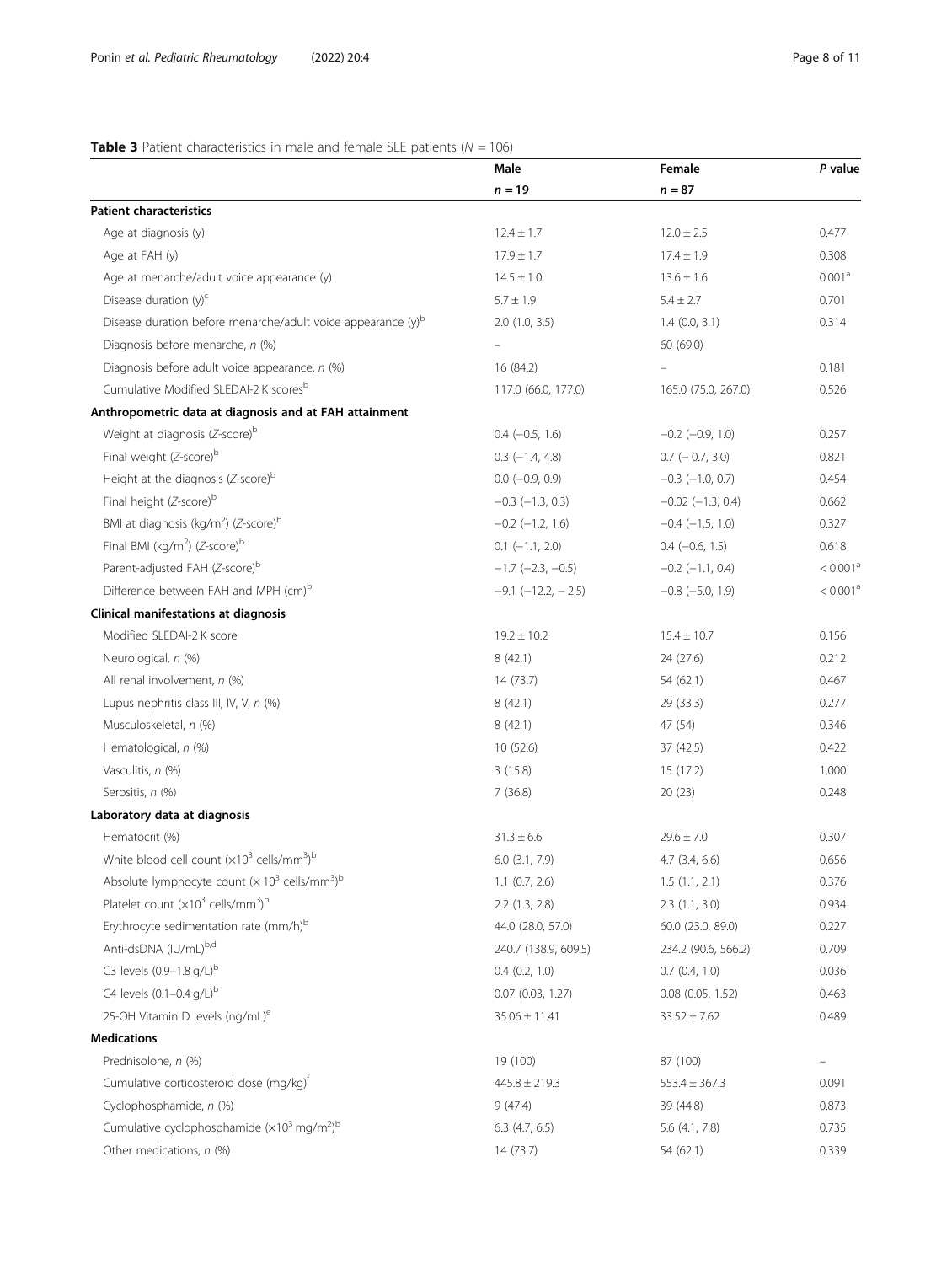|                        | Male     | Female    | P value |
|------------------------|----------|-----------|---------|
|                        | $n = 19$ | $n = 87$  |         |
| -Azathioprine          | 10(52.6) | 53 (60.9) | 0.505   |
| -Mycophenolate mofetil | 4(21.1)  | 18 (20.7) | 1.000   |
| -Cyclosporine          | 1(5.3)   | 3(3.4)    | 0.552   |
| -Methotrexate          | 3(15.8)  | 13 (14.9) | 1.000   |

<span id="page-8-0"></span>

|  | <b>Table 3</b> Patient characteristics in male and female SLE patients ( $N = 106$ ) (Continued) |  |  |  |
|--|--------------------------------------------------------------------------------------------------|--|--|--|
|  |                                                                                                  |  |  |  |

<sup>a</sup>P < 0.05 was set as significance; <sup>b</sup>Median (IQR); 'Disease duration: the date of diagnosis to the date of achieving FAH; <sup>d</sup>Total number = 101 (18 males, 83 females);<br><sup>e</sup>Total number = 100 (17 males, 83 females); <sup>f</sup>Pr Total number = 100 (17 males, 83 females); <sup>f</sup>Prednisolone equivalent; FAH: final adult height; MPH: mid parental height; parent-adjusted final adult height Z-score: difference between final adult height and mid parental height Z-score; 25-OH vitamin D: 25-hydroxy-vitamin D

an OR of 6.99, whereas a cumulative dose of corticosteroids in patients diagnosed after menarche or adult voice appearance did not have a notable impact on growth development. Generally, the effect of corticosteroids on growth should depend on the cumulative dose of corticosteroid. The longer the corticosteroid use and the higher the dose, the greater the height suppression. However, this finding demonstrated that the timing of corticosteroid treatment initiation was another important factor for growth impairment, other than cumulative dose of corticosteroid. Therefore, we should be aware of cumulative corticosteroid dosing in the treatment of cSLE patients, especially when they have received corticosteroid treatment before the late phase of puberty. Furthermore, administering a higher corticosteroid dose to male patients should also be concern because according to our analysis a cumulative dose of ≥330 mg/kg also constitutes a risk factor for growth impairment in males.

There are noteworthy strengths in this study. First, our patients were longitudinally followed up from the time of the diagnosis to achievement of FAH. Second, we used the PaFAH Z-score, which was adjusted with MPH Z-score, for the outcome of growth impairment. By contrast, most previous studies did not use FAH as an outcome [\[3](#page-9-0), [7,](#page-9-0) [19](#page-9-0)–[21\]](#page-9-0). Since height in children depends on the genetic background of their parents and FAH was a more accurate indicator of irreversible damage than height velocity, the use of PaFAH Z-score was a more reliable tool for assessing growth outcome and reduced confounding factors. Third, we collected cumulative

corticosteroid dose and assembled the sum of Modified SLEDAI-2 K scores for the entire disease duration, which is more reliable than one-time data collection. However, this study also has some limitations. First, owing to its retrospective study design, Tanner staging was not available. The period of menarche and adult voice appearance were gathered from interview data, which could be a recall bias. Second, there was no detailed nutritional history for our patients. Nevertheless, the average BMI between patients with and without growth impairment was not different. Moreover, all patients routinely received calcium and vitamin D supplements to maintain a 25-hydroxyvitamin D level of ≥30 ng/mL.

#### Conclusions

One-fourth of cSLE patients developed growth impairment whereby boys were more affected than girls. The duration of corticosteroid exposure and the cumulative dose of corticosteroid administration before the late phase of puberty were important factors that affected growth development. Although control of cSLE is essential, the complications following treatment should be of concern to physicians. Decreasing corticosteroid use and choosing alternative immunosuppressive medications to control the disease may prevent further damage [\[27](#page-10-0)]. Given that growth is an essential indicator of children's well-being, early recognition and prevention of growth impairment are crucial aspects of patient care [[28\]](#page-10-0), particularly in patients with chronic illnesses such as cSLE.

Table 4 Predictors of growth impairment between male and female cSLE patients

| <b>Predictive factors</b>                                  | <b>Univariate</b>    |                      | <b>Multivariate</b>  |                    |  |
|------------------------------------------------------------|----------------------|----------------------|----------------------|--------------------|--|
|                                                            | OR (95%CI)           | P value              | OR (95%CI)           | P value            |  |
| Male patients $(N = 19)$                                   |                      |                      |                      |                    |  |
| Age $<$ 13 years                                           | 8.17 (1.03-64.94)    | $0.047$ <sup>a</sup> | 7.89 (0.62-100.89)   | 0.112              |  |
| Cumulative dose of corticosteroids ≥330 mg/kg <sup>b</sup> | 18.0 (1.50-216.62)   | 0.023 <sup>a</sup>   | $6.99(1.63 - 30.02)$ | 0.009 <sup>a</sup> |  |
| Female patients $(N = 87)$                                 |                      |                      |                      |                    |  |
| Age $<$ 12 years                                           | $4.26(1.31-13.90)$   | $0.016^a$            | 4.88 (1.39-17.13)    | 0.013 <sup>a</sup> |  |
| Height impairment at the diagnosis <sup>c</sup>            | $4.13(1.21 - 14.14)$ | 0.024 <sup>a</sup>   | 4.92 (1.30-18.72)    | 0.030 <sup>a</sup> |  |

<sup>a</sup>P < 0.05 was set as significance; <sup>b</sup>Prednisolone equivalent; <sup>c</sup>Height impairment at the diagnosis: height Z-score less than −1.5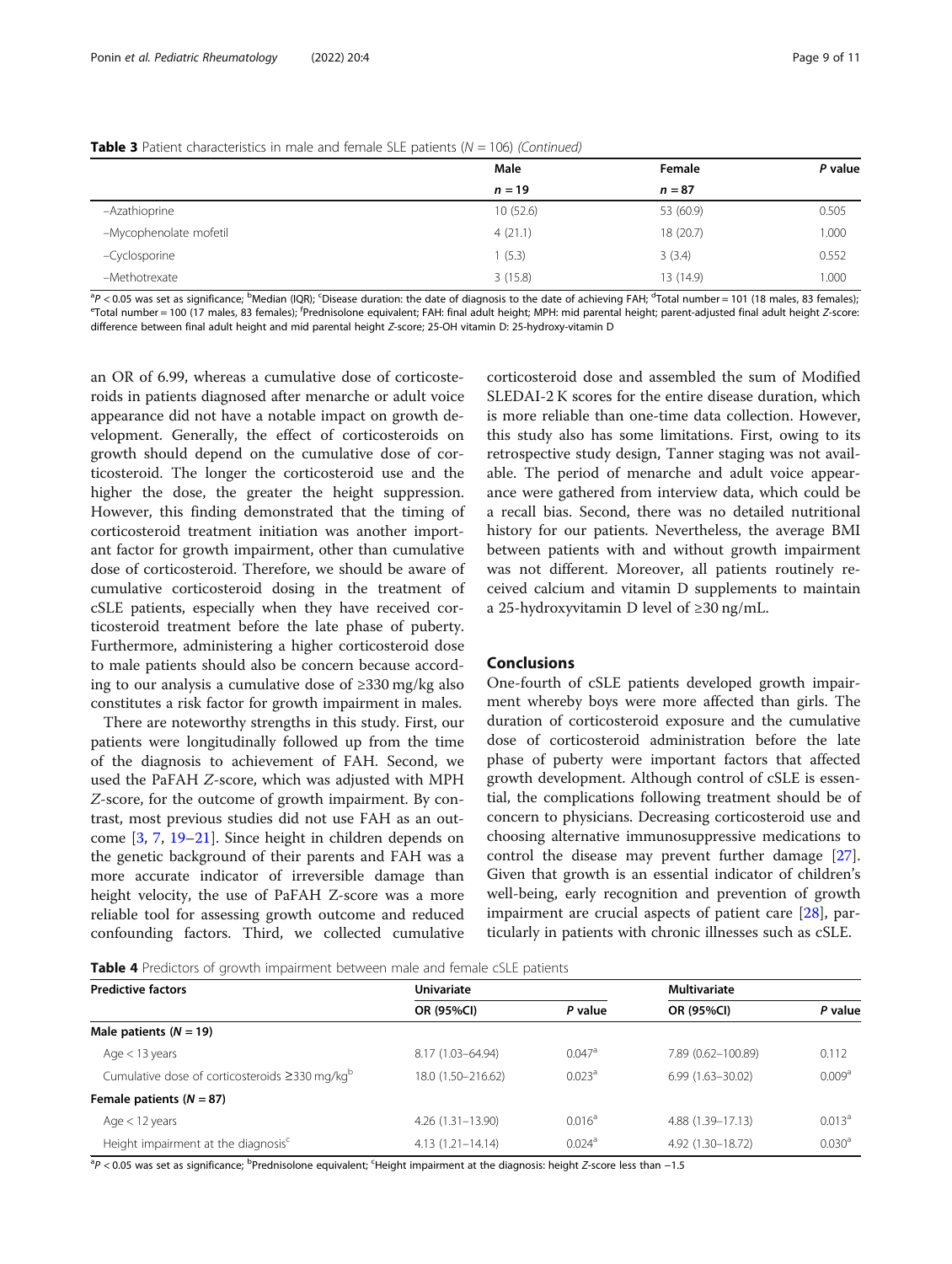#### <span id="page-9-0"></span>Abbreviations

anti-dsDNA: Anti-double-stranded DNA; BMI: Body mass index; cSLE: Childhood-onset systemic lupus erythematosus; FAH: Final adult height; IQR: Interquartile range; OR: Odds ratio; PRINTO: Paediatric rheumatology international trials organization; SD: Standard deviation; SLE: Systemic lupus erythematosus

#### Acknowledgments

We would like to thank our patients who participated in this study. The authors thank the Faculty of Medicine Ramathibodi Hospital, Mahidol University, Bangkok, Thailand, for funding support (RF\_62095); and Ms. Sukanya Siriyotha and Mr. Nattawut Unwanatham, Department of Clinical Epidemiology and Biostatistics, Faculty of Medicine Ramathibodi Hospital, Mahidol University, for assisting with the statistical analysis. We thank Hugh McGonigle, from Edanz [\(https://www.edanz.com/ac](https://www.edanz.com/ac)), for editing a draft of the manuscript.

#### Authors' contributions

LP participated in data acquisition, analysis, and drafting of the manuscript. SV contributed to conception and study design, data analysis, and manuscript editing. PP, PK, BL, SS, and CN participated in data analysis and manuscript editing. All authors read and approved the final manuscript.

#### Funding

This research was supported by the Faculty of Medicine Ramathibodi Hospital, Mahidol University (funding number: RF\_62095).

#### Availability of data and materials

The datasets analyzed during the current study are not publicly available due to a confidentiality agreement with the participants but are available from the corresponding author on reasonable request.

#### **Declarations**

#### Ethics approval and consent to participate

Written informed consent was obtained from patients prior to enrollment. The study was approved by the Research and Ethics Committee of the Faculty of Medicine Ramathibodi Hospital, and was carried out in accordance with the Declaration of Helsinki (number MURA2019/572).

#### Consent for publication

Not applicable.

#### Competing interests

The authors declare that they have no competing interests.

#### Author details

<sup>1</sup> Division of Rheumatology, Department of Pediatrics, Faculty of Medicine Ramathibodi Hospital, Mahidol University, 270 Rama VI Road, Ratchathewi, Bangkok 10400, Thailand. <sup>2</sup>Department of Radiology, Faculty of Medicine Ramathibodi Hospital, Mahidol University, Bangkok, Thailand.

#### Received: 14 June 2021 Accepted: 9 January 2022 Published online: 24 January 2022

#### References

- 1. Kamphuis S, Silverman E. Prevalence and burden of pediatric-onset systemic lupus erythematosus. Nat Rev Rheumatol. 2010;6(9):538–46. [https://doi.org/1](https://doi.org/10.1038/nrrheum.2010.121) [0.1038/nrrheum.2010.121](https://doi.org/10.1038/nrrheum.2010.121).
- 2. Hiraki L, Hamilton J, Silverman E. Measuring permanent damage in pediatric systemic lupus erythematosus. Lupus. 2007;16(8):657–62. [https://doi.org/1](https://doi.org/10.1177/0961203307078975) [0.1177/0961203307078975](https://doi.org/10.1177/0961203307078975).
- 3. Rygg M, Pistorio A, Ravelli A, Maghnie M, Di Iorgi N, Bader-Meunier B, et al. A longitudinal PRINTO study on growth and puberty in juvenile systemic lupus erythematosus. Ann Rheum Dis. 2012;71(4):511–7. [https://doi.org/1](https://doi.org/10.1136/annrheumdis-2011-200106) [0.1136/annrheumdis-2011-200106](https://doi.org/10.1136/annrheumdis-2011-200106).
- Mushtaq T, Ahmed S. The impact of corticosteroids on growth and bone health. Arch Dis Child. 2002;87(2):93–6. [https://doi.org/10.1136/adc.87.2.93.](https://doi.org/10.1136/adc.87.2.93)
- Shiff N, Brant R, Guzman J, Cabral DA, Huber AM, Miettunen P, et al. Glucocorticoid-related changes in body mass index among children and
- 6. Heshin-Bekenstein M, Perl L, Hersh AO, von Scheven E, Yelin E, Trupin L, et al. Final adult height of patients with childhood-onset systemic lupus erythematosus: a cross sectional analysis. Pediatr Rheumatol Online J. 2018; 16(1):30. <https://doi.org/10.1186/s12969-018-0239-8>.
- 7. Abdalla E, Jeyaseelan L, Ullah I, Abdwani R. Growth pattern in children with systemic lupus erythematosus. Oman Med J. 2017;32(4):284–90. [https://doi.](https://doi.org/10.5001/omj.2017.56) [org/10.5001/omj.2017.56.](https://doi.org/10.5001/omj.2017.56)
- 8. Sontichai W, Liao F, Dominguez D, Levy DM, Al Mutairi M, Ng L, et al. Timing of childhood-onset systemic lupus erythematosus diagnosis relative to menarche impacts final height. Arthritis Care Res (Hoboken). 2020. [https://doi.org/10.1002/acr.24461.](https://doi.org/10.1002/acr.24461)
- 9. Hiraki LT, Benseler SM, Tyrrell PN, Harvey E, Hebert D, Silverman ED. Ethnic differences in pediatric systemic lupus erythematosus. J Rheumatol. 2009; 36(11):2539–46. [https://doi.org/10.3899/jrheum.081141.](https://doi.org/10.3899/jrheum.081141)
- 10. Hochberg MC. Updating the American College of Rheumatology revised criteria for the classification of systemic lupus erythematosus. Arthritis Rheum. 1997;40(9):1725. <https://doi.org/10.1002/art.1780400928>.
- 11. Petri M, Orbai AM, Alarcón GS, Gordon C, Merrill JT, Fortin PR, et al. Derivation and validation of the systemic lupus international collaborating clinics classification criteria for systemic lupus erythematosus. Arthritis Rheum. 2012;64(8):2677–86. [https://doi.org/10.1002/art.34473.](https://doi.org/10.1002/art.34473)
- 12. Harries MLL, Walker JM, Williams DM, Hawkins S, Hughes IA. Changes in the male voice at puberty. Arch Dis Child. 1997;77(5):445–7. [https://doi.org/1](https://doi.org/10.1136/adc.77.5.445) [0.1136/adc.77.5.445.](https://doi.org/10.1136/adc.77.5.445)
- 13. Greulich WW, Pyle SI. Radiographic atlas of skeletal development of the hand and wrist. 2nd ed. Redwood City: Stanford University Press; 1959.
- 14. Uribe AG, Vilá LM, McGwin G Jr, Sanchez ML, Reveille JD, Alarcón GS. The systemic lupus activity measure—revised, the Mexican systemic lupus erythematosus disease activity index (SLEDAI), and a modified SLEDAI-2K are adequate instruments to measure disease activity in systemic lupus erythematosus. J Rheumatol. 2004;31(10):1934–40.
- 15. Brunner HI, Silverman ED, Bombardier C, Feldman BM. European consensus lupus activity measurement is sensitive to change in disease activity in childhood-onset systemic lupus erythematosus. Arthritis Rheum. 2003;49(3): 335–41. [https://doi.org/10.1002/art.11111.](https://doi.org/10.1002/art.11111)
- 16. de Onis M, Onyango AW, Borghi E, Siyam A, Nishida C, Siekmann J. Development of a WHO growth reference for school-aged children and adolescents. Bull World Health Organ. 2007;85(09):660–7. [https://doi.org/1](https://doi.org/10.2471/BLT.07.043497) [0.2471/BLT.07.043497](https://doi.org/10.2471/BLT.07.043497).
- 17. Department of Health, Ministry of Public Health (Thailand). Working group on using weight and height references in evaluating the growth status of Thai children. In: Manual on using weight and height references in evaluating the growth status of Thai children. Bangkok; 2000. [http://](http://nutrition.anamai.moph.go.th/images/file/weight.pdf) [nutrition.anamai.moph.go.th/images/file/weight.pdf.](http://nutrition.anamai.moph.go.th/images/file/weight.pdf) Accessed 18 May 2021.
- 18. Growth Hormone Research Society. Consensus guidelines for the diagnosis and treatment of growth hormone (GH) deficiency in childhood and adolescence: summary statement of the GH research society. J Clin Endocrinol Metab. 2000;85:3990–3.
- 19. Gutiérrez-Suárez R, Ruperto N, Gastaldi R, Pistorio A, Felici E, Burgos-Vargas R, et al. A proposal for a pediatric version of the systemic lupus international collaborating clinics/American College of Rheumatology Damage Index based on the analysis of 1,015 patients with juvenile-onset systemic lupus erythematosus. Arthritis Rheum. 2006;54(9):2989–96. [https://doi.org/10.1002/art.22048.](https://doi.org/10.1002/art.22048)
- 20. Sit JKK, Chan WKY. Risk factors for damage in childhood-onset systemic lupus erythematosus in Asians: a case control study. Pediatr Rheumatol Online J. 2018;16(1):56. [https://doi.org/10.1186/s12969-018-0271-8.](https://doi.org/10.1186/s12969-018-0271-8)
- 21. Bandeira M, Buratti S, Bartoli M, Gasparini C, Breda L, Pistorio A, et al. Relationship between damage accrual, disease flares and cumulative drug therapies in juvenile-onset systemic lupus erythematosus. Lupus. 2006;15(8): 515–20. [https://doi.org/10.1191/0961203306lu2316oa.](https://doi.org/10.1191/0961203306lu2316oa)
- 22. Ruperto N, Martini A. International research networks in pediatric rheumatology: the PRINTO perspective. Curr Opin Rheumatol. 2004;16(5): 566–70. [https://doi.org/10.1097/01.bor.0000130286.54383.ea.](https://doi.org/10.1097/01.bor.0000130286.54383.ea)
- 23. Granados A, Gebremariam A, Lee JM. Relationship between timing of peak height velocity and pubertal staging in boys and girls. J Clin Res Pediatr Endocrinol. 2015;7(3):235–7. [https://doi.org/10.4274/jcrpe.2007.](https://doi.org/10.4274/jcrpe.2007)
- 24. Marshall WA, Tanner JM. Variations in the pattern of pubertal changes in boys. Arch Dis Child. 1970;45(239):13–23. [https://doi.org/10.1136/adc.45.23](https://doi.org/10.1136/adc.45.239.13) [9.13](https://doi.org/10.1136/adc.45.239.13).